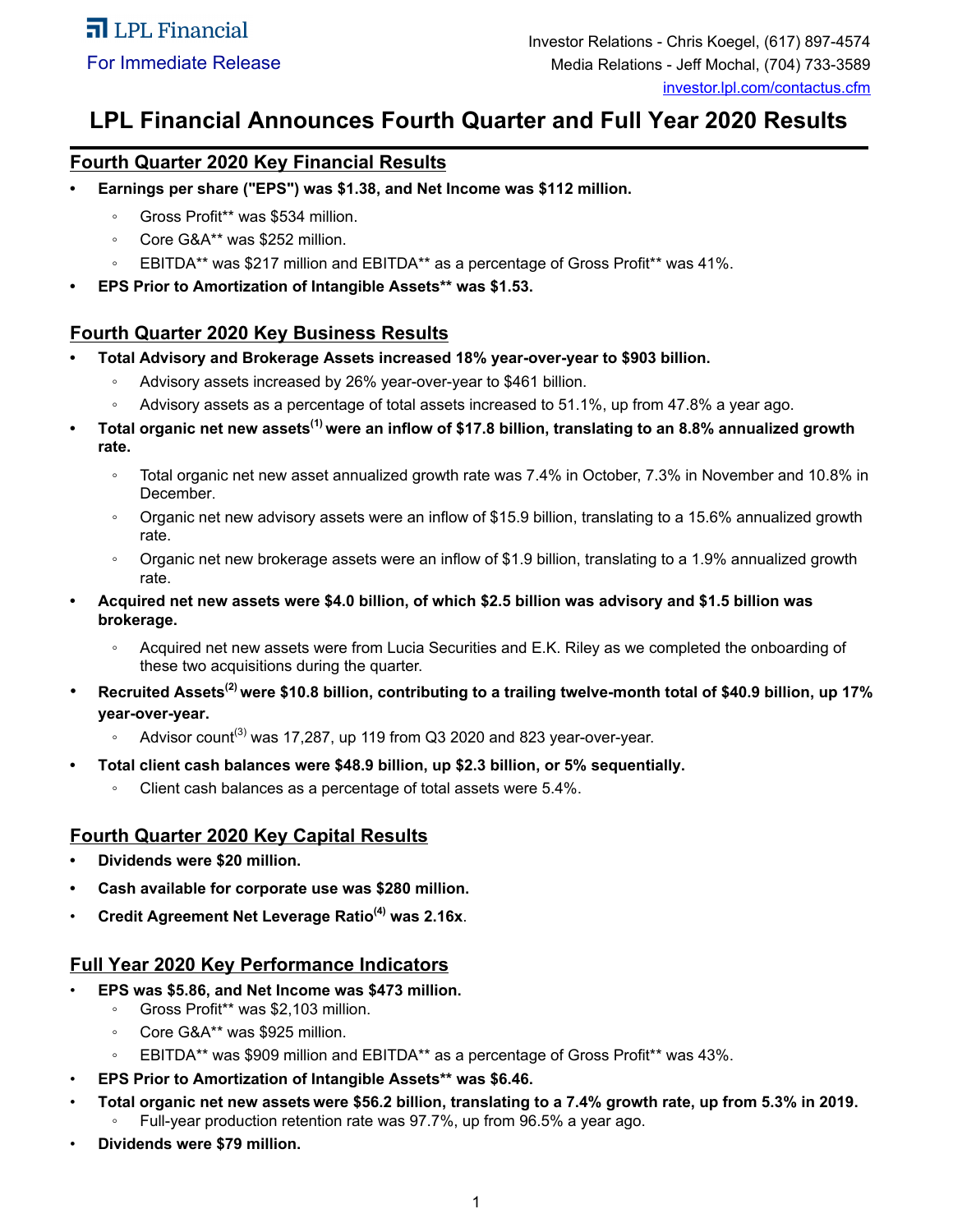# **Key Updates**

- **2020 Core G&A\*\* was \$925 million, which translates to a 6.5% growth rate year-over-year and within our outlook range of \$915 to \$940 million.**
- **• Established 2021 Core G&A\*\* outlook range of ~5.5% to 8% prior to expenses from Waddell & Reed, or \$975 to \$1,000 million.**
- **• Signed an agreement to acquire Waddell & Reed's wealth management business for \$300 million, a firm with over 900 advisors and ~\$70 billion of client assets as of December 31, 2020.**
	- **◦ To date, Waddell & Reed advisors serving ~80% of client assets have already committed to join LPL following the close of the transaction, and we are encouraged by our ongoing progress.**

**SAN DIEGO - February 4, 2021 —** LPL Financial Holdings Inc. (Nasdaq: LPLA) (the "Company") today announced results for its fourth quarter ended December 31, 2020, reporting net income of \$112 million, or \$1.38 per share. This compares with \$127 million, or \$1.53 per share, in the fourth quarter of 2019 and \$104 million, or \$1.29 per share, in the prior quarter.

"Throughout 2020, we remained focused on our mission of taking care of our advisors, so they can take care of their clients," said Dan Arnold, President and CEO. "This focus led us to enhance our capabilities, service, and technology, which increased the appeal of our model and contributed to new highs for total assets and organic growth. As we look ahead, we aim to continue investing in our model and increasing our market share within the advisor-centered marketplace."

"Looking at 2020, we are proud of what we accomplished within our framework to drive shareholder value," said Matt Audette, CFO. "We continued to invest through a volatile environment while staying disciplined on expenses, closed on three M&A transactions, reached an agreement to acquire Waddell & Reed's wealth management business, and delivered the highest organic net new assets in our history. Going forward, our business momentum and financial strength position us well to continue creating long-term shareholder value."

# **Dividend Declaration**

The Company's Board of Directors declared a \$0.25 per share dividend to be paid on March 30, 2021 to all stockholders of record as of March 16, 2021.

#### **Conference Call and Additional Information**

The Company will hold a conference call to discuss its results at 5:00 p.m. EDT on Thursday, February 4. To listen, call 877-677-9122 (domestic) or 708-290-1401 (international); passcode 9671648, or visit *investor.lpl.com* (webcast). Replays will be available by phone and on investor. Ipl.com beginning two hours after the call and until February 11 and February 25, respectively. For telephonic replay, call 855-859-2056 (domestic) or 404-537-3406 (international); passcode 9671648.

# **About LPL Financial**

LPL Financial is a leader in the retail financial advice market, the nation's largest independent broker-dealer<sup>+</sup>and a leading custodian (or provider of custodial services) to RIAs. We serve independent financial advisors and financial institutions, providing them with the technology, research, clearing and compliance services, and practice management programs they need to create and grow their practices. LPL enables them to provide objective guidance to millions of American families seeking wealth management, retirement planning, financial planning and asset management solutions. **LPL.com** 

<sup>+</sup>Based on total revenues, Financial Planning magazine June 1996-2020.

Securities and advisory services offered through LPL Financial LLC, a registered investment advisor. Member FINRA/ SIPC. Throughout this communication, the terms "financial advisors" and "advisors" are used to refer to registered representatives and/or investment advisor representatives affiliated with LPL Financial LLC. We routinely disclose information that may be important to shareholders in the "Investor Relations" or "Press Releases" section of our website.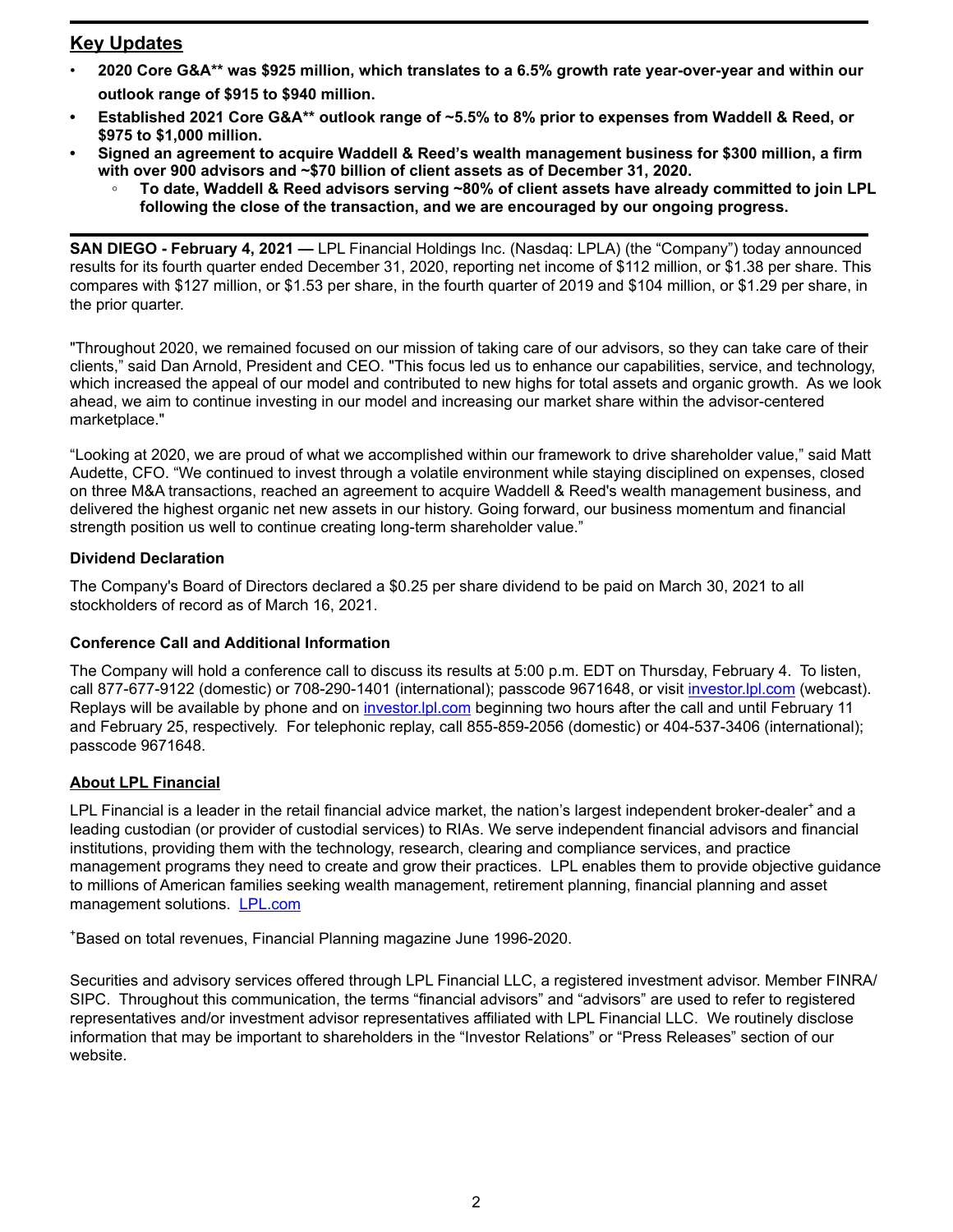#### **\*\*Non-GAAP Financial Measures**

Management believes that presenting certain non-GAAP financial measures by excluding or including certain items can be helpful to investors and analysts who may wish to use this information to analyze the Company's current performance, prospects and valuation. Management uses this non-GAAP information internally to evaluate operating performance and in formulating the budget for future periods. Management believes that the non-GAAP financial measures and metrics discussed below are appropriate for evaluating the performance of the Company.

EPS Prior to Amortization of Intangible Assets is defined as GAAP EPS plus the per share impact of amortization of intangible assets. The per share impact is calculated as amortization of intangible assets expense, net of applicable tax benefit, divided by the number of shares outstanding for the applicable period. The Company presents EPS Prior to Amortization of Intangible Assets because management believes that the metric can provide investors with useful insight into the Company's core operating performance by excluding non-cash items that management does not believe impact the Company's ongoing operations. EPS Prior to Amortization of Intangible Assets is not a measure of the Company's financial performance under GAAP and should not be considered as an alternative to GAAP EPS or any other performance measure derived in accordance with GAAP. For a reconciliation of EPS Prior to Amortization of Intangible Assets to GAAP EPS, please see footnote 38 on page 19 of this release.

Gross Profit is calculated as total net revenues, which were \$1,581 million for the three months ended December 31, 2020, less advisory and commission expenses and brokerage, clearing and exchange fees, which were \$1,030 million and \$18 million, respectively for the three months ended December 31, 2020. All other expense categories, including depreciation and amortization of fixed assets and amortization of intangible assets, are considered general and administrative in nature. Because the Company's Gross Profit amounts do not include any depreciation and amortization expense, the Company considers Gross Profit to be a non-GAAP financial measure that may not be comparable to similar measures used by others in its industry. Management believes that Gross Profit can provide investors with useful insight into the Company's core operating performance before indirect costs that are general and administrative in nature. For a calculation of Gross Profit, please see footnote 6 on page 16 of this release.

Core G&A consists of total operating expenses, which were \$1,410 million for the three months ended December 31, 2020, excluding the following expenses: advisory and commission, regulatory charges, promotional, employee share-based compensation, depreciation and amortization, amortization of intangible assets, and brokerage, clearing and exchange. Management presents Core G&A because it believes Core G&A reflects the corporate operating expense categories over which management can generally exercise a measure of control, compared with expense items over which management either cannot exercise control, such as advisory and commission expenses, or which management views as promotional expense necessary to support advisor growth and retention, including conferences and transition assistance. Core G&A is not a measure of the Company's total operating expenses as calculated in accordance with GAAP. For a reconciliation of Core G&A to the Company's total operating expenses, please see footnote 10 on page 17 of this release. The Company does not provide an outlook for its total operating expenses because it contains expense components, such as advisory and commission expenses, that are marketdriven and over which the Company cannot exercise control. Accordingly a reconciliation of the Company's outlook for Core G&A to an outlook for total operating expenses cannot be made available without unreasonable effort.

EBITDA is defined as net income plus interest and other expense, income tax expense, depreciation and amortization, and amortization of intangible assets. The Company presents EBITDA because management believes that it can be a useful financial metric in understanding the Company's earnings from operations. EBITDA is not a measure of the Company's financial performance under GAAP and should not be considered as an alternative to net income or any other performance measure derived in accordance with GAAP, or as an alternative to cash flows from operating activities as a measure of profitability or liquidity. In addition, the Company's EBITDA can differ significantly from EBITDA calculated by other companies, depending on long-term strategic decisions regarding capital structure, the tax jurisdictions in which companies operate, and capital investments. For a reconciliation of EBITDA to net income, please see footnote 27 on page 18 of this release.

Credit Agreement EBITDA is defined in, and calculated by management in accordance with, the Company's credit agreement ("Credit Agreement") as "Consolidated EBITDA," which is Consolidated Net Income (as defined in the Credit Agreement) plus interest expense, tax expense, depreciation and amortization, and amortization of intangible assets, and is further adjusted to exclude certain non-cash charges and other adjustments, including unusual or non-recurring charges and gains, and to include future expected cost savings, operating expense reductions or other synergies from certain transactions. The Company presents Credit Agreement EBITDA because management believes that it can be a useful financial metric in understanding the Company's debt capacity and covenant compliance under its Credit Agreement. Credit Agreement EBITDA is not a measure of the Company's financial performance under GAAP and should not be considered as an alternative to net income or any other performance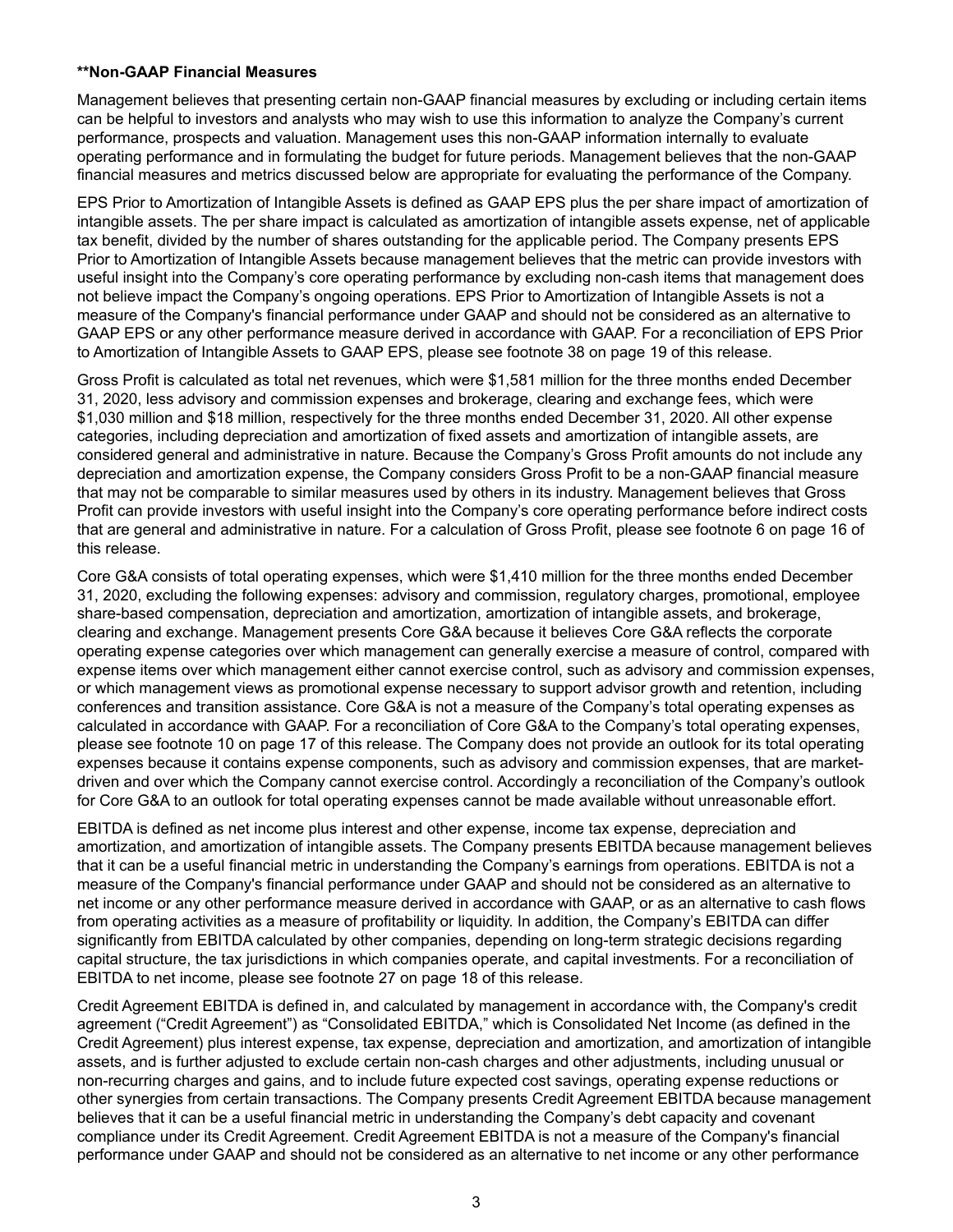measure derived in accordance with GAAP, or as an alternative to cash flows from operating activities as a measure of profitability or liquidity. In addition, the Company's calculation of Credit Agreement EBITDA can differ significantly from adjusted EBITDA calculated by other companies, depending on long-term strategic decisions regarding capital structure, the tax jurisdictions in which companies operate, capital investments, and types of adjustments made by such companies. For a reconciliation of Credit Agreement EBITDA to net income, please see footnote 27 on page 18 of this release.

#### **Forward-Looking Statements**

Statements in this press release regarding the Company's future financial and operating results, growth, priorities and business strategies, including forecasts and statements relating to future expenses (including 2020 Core G&A\*\* outlook), future capabilities, future advisor service experience, future investments and capital deployment, long-term shareholder value and the planned acquisition of Waddell & Reed's wealth management business, as well as any other statements that are not related to present facts or current conditions or that are not purely historical, constitute forward-looking statements. These forward-looking statements are based on the Company's historical performance and its plans, estimates and expectations as of February 4, 2021. Forward-looking statements are not guarantees that the future results, plans, intentions or expectations expressed or implied will be achieved. Matters subject to forward-looking statements involve known and unknown risks and uncertainties, including economic, legislative, regulatory, competitive and other factors, which may cause actual financial or operating results, levels of activity or the timing of events to be materially different than those expressed or implied by forward-looking statements. Important factors that could cause or contribute to such differences include: changes in general economic and financial market conditions, including retail investor sentiment; changes in interest rates and fees payable by banks participating in the Company's client cash programs; the Company's strategy and success in managing client cash program fees; changes in the growth and profitability of the Company's fee-based business; fluctuations in the levels of advisory and brokerage assets, including net new assets, and the related impact on revenue; the effects of competition in the financial services industry and the success of the Company in attracting and retaining financial advisors and institutions; whether the retail investors served by newly-recruited advisors choose to move their respective assets to new accounts at the Company; the effect of current, pending and future legislation, regulation and regulatory actions, including disciplinary actions imposed by federal and state regulators and self-regulatory organizations and the implementation of Regulation BI (Best Interest); the costs of settling and remediating issues related to regulatory matters or legal proceedings, including actual costs of reimbursing customers for losses in excess of our reserves; changes made to the Company's services and pricing, and the effect that such changes may have on the Company's gross profit streams and costs; the execution of the Company's plans and its success in realizing the synergies, expense savings, service improvements and efficiencies expected to result from its initiatives, acquisitions and programs; the effects of the COVID-19 pandemic; the successful onboarding of advisors and client assets in connection with the acquisition of Waddell & Reed's wealth management business; and the other factors set forth in Part I, "Item 1A. Risk Factors" in the Company's 2019 Annual Report on Form 10-K, as may be amended or updated in the Company's Quarterly Reports on Form 10-Q or other filings with the Securities and Exchange Commission. Except as required by law, the Company specifically disclaims any obligation to update any forward-looking statements as a result of developments occurring after the date of this earnings release, even if its estimates change, and you should not rely on statements contained herein as representing the Company's views as of any date subsequent to the date of this press release.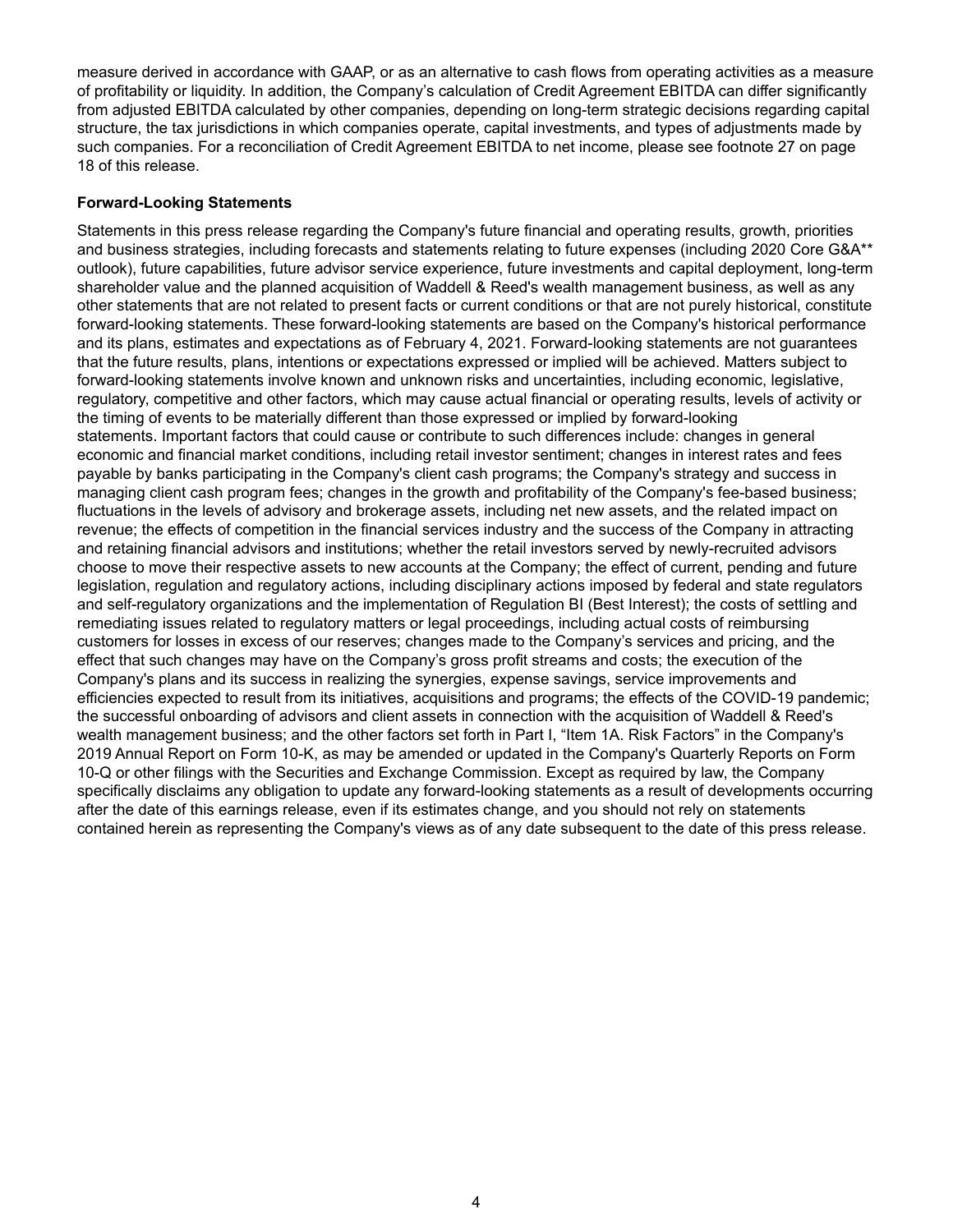#### **LPL Financial Holdings Inc. Condensed Consolidated Statements of Income (In thousands, except per share data) (Unaudited)**

|                                                    | <b>Three Months Ended</b><br>December 31, |                         |           |                |             | Years Ended December 31, |             |             |  |
|----------------------------------------------------|-------------------------------------------|-------------------------|-----------|----------------|-------------|--------------------------|-------------|-------------|--|
|                                                    | 2020                                      |                         | 2019      | $\%$<br>Change | 2020        |                          | 2019        | %<br>Change |  |
| <b>REVENUES</b>                                    |                                           |                         |           |                |             |                          |             |             |  |
| Advisory                                           | \$<br>638,181                             | \$                      | 533,259   | 20%            | \$2,327,519 |                          | \$1,982,869 | 17%         |  |
| Commission                                         | 503,020                                   |                         | 476,920   | 5%             | 1,906,560   |                          | 1,892,407   | $1\%$       |  |
| Asset-based                                        | 258,393                                   |                         | 288,925   | $(11\%)$       | 1,044,517   |                          | 1,165,979   | (10%)       |  |
| Transaction and fee                                | 129,750                                   |                         | 118,291   | 10%            | 506,071     |                          | 480,328     | 5%          |  |
| Interest income, net of interest expense           | 6,707                                     |                         | 10,966    | (39%)          | 29,412      |                          | 46,508      | (37%)       |  |
| Other                                              | 45,232                                    |                         | 19,534    | n/m            | 57,561      |                          | 56,765      | n/m         |  |
| Total net revenues                                 | 1,581,283                                 |                         | 1,447,895 | 9%             | 5,871,640   |                          | 5,624,856   | 4%          |  |
| <b>EXPENSES</b>                                    |                                           |                         |           |                |             |                          |             |             |  |
| Advisory and commission                            | 1,029,739                                 |                         | 893,831   | 15%            | 3,697,147   |                          | 3,388,186   | 9%          |  |
| Compensation and benefits                          | 167,864                                   |                         | 149,128   | 13%            | 609,257     |                          | 556,128     | 10%         |  |
| Promotional                                        | 48,342                                    |                         | 51,050    | (5%)           | 208,250     |                          | 205,537     | $1\%$       |  |
| Depreciation and amortization                      | 28,650                                    |                         | 25,663    | 12%            | 109,732     |                          | 95,779      | 15%         |  |
| Amortization of intangible assets                  | 17,270                                    |                         | 16,631    | 4%             | 67,358      |                          | 65,334      | 3%          |  |
| Occupancy and equipment                            | 41,903                                    |                         | 35,320    | 19%            | 166,389     |                          | 136,163     | 22%         |  |
| Professional services                              | 16,541                                    |                         | 17,772    | (7%)           | 57,067      |                          | 73,887      | (23%)       |  |
| Brokerage, clearing and exchange                   | 17,762                                    |                         | 15,927    | 12%            | 71,185      |                          | 64,445      | 10%         |  |
| Communications and data processing                 | 14,656                                    |                         | 12,465    | 18%            | 52,399      |                          | 49,859      | 5%          |  |
| Other                                              | 27,744                                    |                         | 30,569    | (9%)           | 101,018     |                          | 114,546     | (12%)       |  |
| Total operating expenses                           | 1,410,471                                 |                         | 1,248,356 | 13%            | 5,139,802   |                          | 4,749,864   | 8%          |  |
| Non-operating interest expense and other           | 24,979                                    |                         | 31,384    | (20%)          | 105,765     |                          | 130,001     | (19%)       |  |
| Loss on extinguishment of debt                     |                                           |                         | 3,156     | n/m            |             |                          | 3,156       | n/m         |  |
| INCOME BEFORE PROVISION FOR<br><b>INCOME TAXES</b> | 145,833                                   |                         | 164,999   | (12%)          | 626,073     |                          | 741,835     | (16%)       |  |
| PROVISION FOR INCOME TAXES                         | 34,285                                    |                         | 38,323    | $(11\%)$       | 153,433     |                          | 181,955     | (16%)       |  |
| <b>NET INCOME</b>                                  | \$<br>111,548                             | \$                      | 126,676   | $(12\%)$ \$    | 472,640     | \$                       | 559,880     | (16%)       |  |
| <b>EARNINGS PER SHARE</b>                          |                                           |                         |           |                |             |                          |             |             |  |
| Earnings per share, basic                          | \$<br>1.41                                | $\sqrt[6]{\frac{1}{2}}$ | 1.57      | $(10\%)$ \$    | 5.96        | \$                       | 6.78        | (12%)       |  |
| Earnings per share, diluted                        | \$<br>1.38                                | \$                      | 1.53      | $(10\%)$ \$    | 5.86        | \$                       | 6.62        | (11%)       |  |
| Weighted-average shares outstanding, basic         | 79,353                                    |                         | 80,701    | (2%)           | 79,244      |                          | 82,552      | (4%)        |  |
| Weighted-average shares outstanding,<br>diluted    | 80,904                                    |                         | 82,695    | (2%)           | 80,702      |                          | 84,624      | (5%)        |  |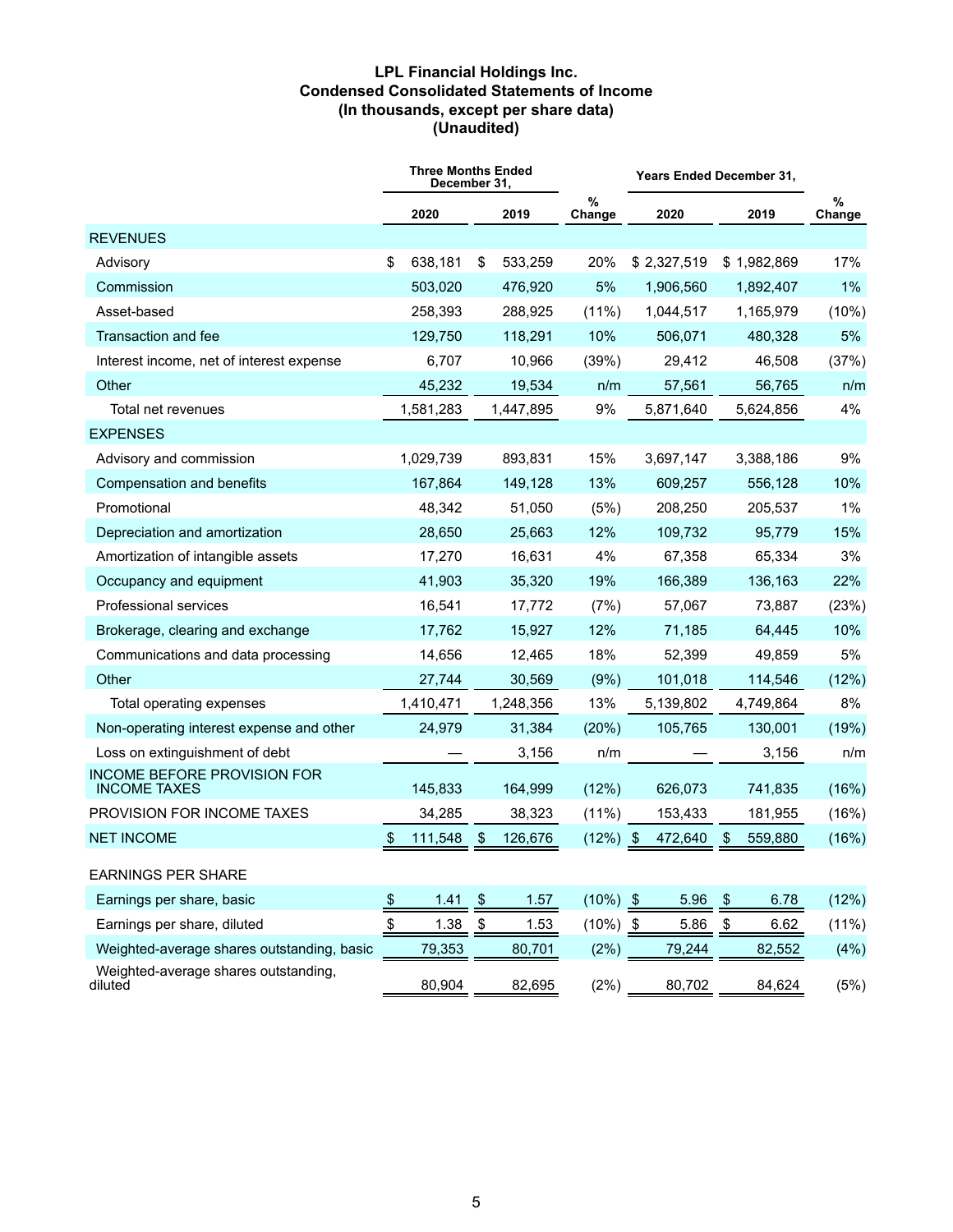#### **LPL Financial Holdings Inc. Condensed Consolidated Statements of Income Trend (In thousands, except per share data) (Unaudited)**

|                                              | <b>Quarterly Results</b>   |           |               |           |            |           |  |
|----------------------------------------------|----------------------------|-----------|---------------|-----------|------------|-----------|--|
|                                              |                            | Q4 2020   |               | Q3 2020   |            | Q2 2020   |  |
| <b>REVENUES</b>                              |                            |           |               |           |            |           |  |
| Advisory                                     | \$                         | 638,181   | \$            | 586,941   | \$         | 523,370   |  |
| Commission                                   |                            | 503,020   |               | 472,643   |            | 427,453   |  |
| Asset-based                                  |                            | 258,393   |               | 253,551   |            | 247,067   |  |
| <b>Transaction and fee</b>                   |                            | 129,750   |               | 119,747   |            | 119,478   |  |
| Interest income, net of interest expense     |                            | 6,707     |               | 6,623     |            | 6,540     |  |
| Other                                        |                            | 45,232    |               | 20,796    |            | 42,751    |  |
| Total net revenues                           |                            | 1,581,283 |               | 1,460,301 |            | 1,366,659 |  |
| <b>EXPENSES</b>                              |                            |           |               |           |            |           |  |
| Advisory and commission                      |                            | 1,029,739 |               | 936,766   |            | 859,847   |  |
| Compensation and benefits                    |                            | 167,864   |               | 151,271   |            | 143,320   |  |
| Promotional                                  |                            | 48,342    |               | 57,970    |            | 44,540    |  |
| Depreciation and amortization                |                            | 28,650    |               | 27,548    |            | 26,890    |  |
| Amortization of intangible assets            |                            | 17,270    |               | 16,829    |            | 16,689    |  |
| Occupancy and equipment                      |                            | 41,903    |               | 41,874    |            | 43,066    |  |
| Professional services                        |                            | 16,541    |               | 12,301    |            | 13,620    |  |
| Brokerage, clearing and exchange expense     |                            | 17,762    |               | 17,834    |            | 18,565    |  |
| Communications and data processing           |                            | 14,656    |               | 12,547    |            | 14,361    |  |
| Other                                        |                            | 27,744    |               | 24,852    |            | 22,194    |  |
| Total operating expenses                     |                            | 1,410,471 |               | 1,299,792 |            | 1,203,092 |  |
| Non-operating interest expense and other     |                            | 24,979    |               | 25,179    |            | 26,289    |  |
| INCOME BEFORE PROVISION FOR INCOME TAXES     |                            | 145,833   |               | 135,330   |            | 137,278   |  |
| <b>PROVISION FOR INCOME TAXES</b>            |                            | 34,285    |               | 31,541    |            | 35,616    |  |
| <b>NET INCOME</b>                            | \$                         | 111,548   | \$            | 103,789   | \$         | 101,662   |  |
| <b>EARNINGS PER SHARE</b>                    |                            |           |               |           |            |           |  |
| Earnings per share, basic                    | $\overline{v}$             | 1.41      | \$            | 1.31      | \$         | 1.29      |  |
| Earnings per share, diluted                  | $\boldsymbol{\mathsf{\$}}$ | 1.38      | $\frac{1}{2}$ | 1.29      | $\sqrt{2}$ | 1.27      |  |
| Weighted-average shares outstanding, basic   |                            | 79,353    |               | 79,176    |            | 78,940    |  |
| Weighted-average shares outstanding, diluted |                            | 80,904    |               | 80,550    |            | 80,127    |  |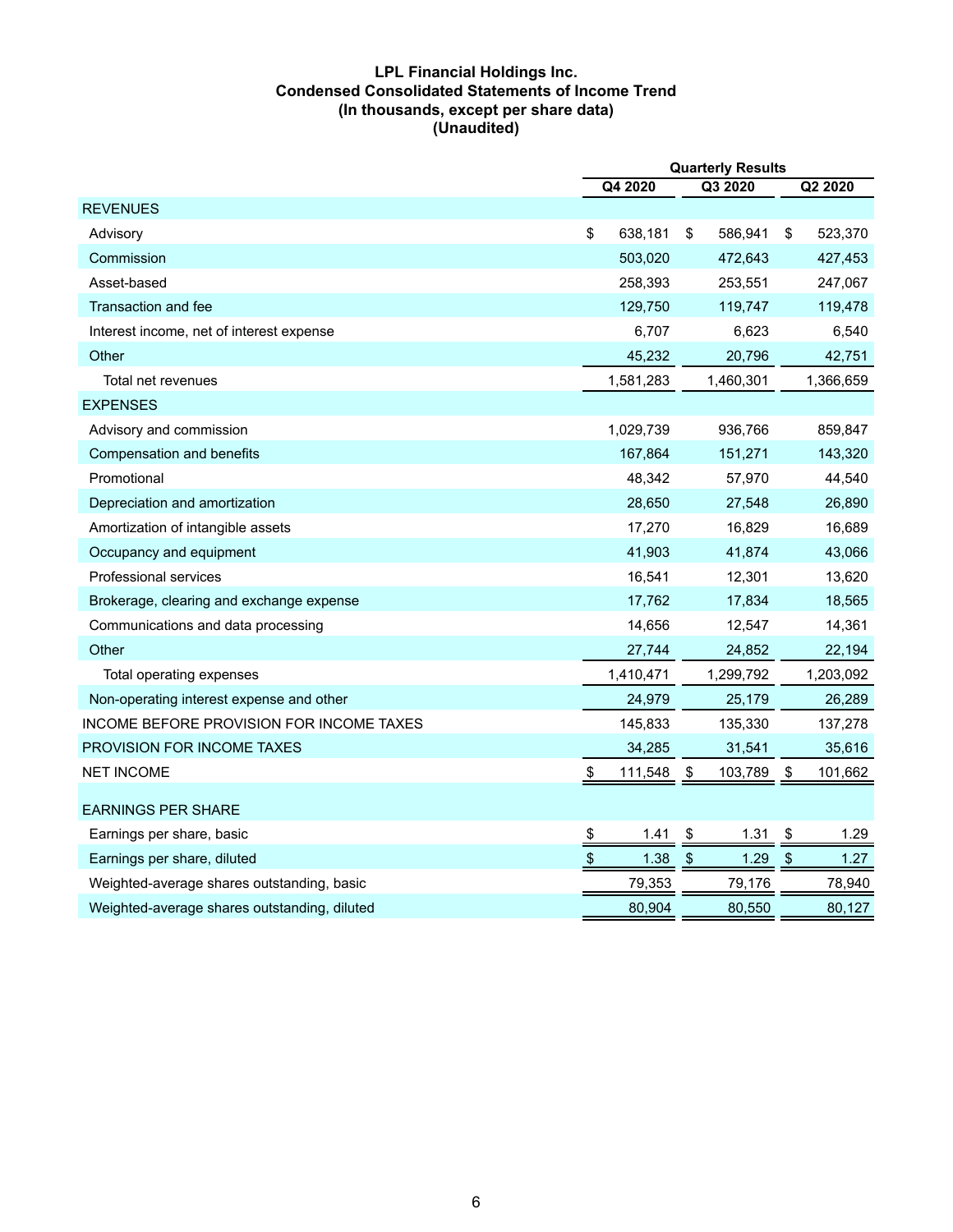#### **LPL Financial Holdings Inc. Condensed Consolidated Statements of Financial Condition (In thousands, except share data) (Unaudited)**

|                                                                | December 31.<br>2020 |           | September<br>30, 2020 |           | December 31.<br>2019 |
|----------------------------------------------------------------|----------------------|-----------|-----------------------|-----------|----------------------|
| <b>ASSETS</b>                                                  |                      |           |                       |           |                      |
| Cash and cash equivalents                                      | \$                   | 808,612   | -\$                   | 800,799   | \$<br>590,209        |
| Cash segregated under federal and other regulations            |                      | 923.158   |                       | 667,121   | 822,697              |
| <b>Restricted cash</b>                                         |                      | 67,264    |                       | 75,295    | 58.872               |
| Receivables from:                                              |                      |           |                       |           |                      |
| Clients, net of allowance                                      |                      | 405,106   |                       | 424,131   | 433,986              |
| Product sponsors, broker-dealers and clearing organizations    |                      | 233,192   |                       | 205,508   | 177,654              |
| Advisor Ioans, net of allowance                                |                      | 547,372   |                       | 509,124   | 441,743              |
| Others, net of allowance                                       |                      | 306,640   |                       | 306,952   | 298,790              |
| Securities owned:                                              |                      |           |                       |           |                      |
| Trading - at fair value                                        |                      | 29,252    |                       | 28,215    | 46,447               |
| Held-to-maturity - at amortized cost                           |                      | 13,235    |                       | 13,058    | 11,806               |
| Securities borrowed                                            |                      | 30,130    |                       | 23,510    | 17,684               |
| Fixed assets, net of accumulated depreciation and amortization |                      | 582,868   |                       | 570,592   | 533,044              |
| Operating lease assets                                         |                      | 101,921   |                       | 99,565    | 102,477              |
| Goodwill                                                       |                      | 1,513,866 |                       | 1,503,648 | 1,503,648            |
| Intangible assets, net of accumulated amortization             |                      | 397,486   |                       | 409,427   | 439,838              |
| Deferred income taxes, net                                     |                      | 24,112    |                       | 744       |                      |
| Other assets                                                   |                      | 539,357   |                       | 453,038   | 401,343              |
| <b>Total assets</b>                                            |                      | 6,523,571 | - \$                  | 6,090,727 | \$<br>5,880,238      |
| <b>LIABILITIES AND STOCKHOLDERS' EQUITY</b>                    |                      |           |                       |           |                      |
| LIABILITIES:                                                   |                      |           |                       |           |                      |
| Drafts payable                                                 | \$                   | 178.403   | \$                    | 176.916   | \$<br>218.636        |

| Diano payabio                                                                                                                                                        | Ψ | 110,700     |     | ,,,,,,      | 10,000          |
|----------------------------------------------------------------------------------------------------------------------------------------------------------------------|---|-------------|-----|-------------|-----------------|
| Payables to clients                                                                                                                                                  |   | 1,356,083   |     | 1,153,014   | 1,058,873       |
| Payables to broker-dealers and clearing organizations                                                                                                                |   | 89,743      |     | 84,405      | 92,002          |
| Accrued advisory and commission expenses payable                                                                                                                     |   | 187,040     |     | 175,278     | 174,330         |
| Accounts payable and accrued liabilities                                                                                                                             |   | 681,554     |     | 586,432     | 557,969         |
| Income taxes payable                                                                                                                                                 |   | 28,145      |     | 14,619      | 20,129          |
| Unearned revenue                                                                                                                                                     |   | 95,328      |     | 99,694      | 82,842          |
| Securities sold, but not yet purchased - at fair value                                                                                                               |   | 206         |     | 337         | 176             |
| Long-term and other borrowings, net                                                                                                                                  |   | 2,345,414   |     | 2,347,517   | 2,398,818       |
| Operating lease liabilities                                                                                                                                          |   | 139,377     |     | 137,569     | 141,900         |
| Finance lease liabilities                                                                                                                                            |   | 107,424     |     | 107,498     | 108,592         |
| Deferred income taxes, net                                                                                                                                           |   |             |     |             | 2,098           |
| <b>Total liabilities</b>                                                                                                                                             |   | 5,208,717   |     | 4,883,279   | 4,856,365       |
| STOCKHOLDERS' EQUITY:                                                                                                                                                |   |             |     |             |                 |
| Common stock, \$0.001 par value; 600,000,000 shares authorized; 127,585,764 shares<br>issued at December 31, 2020 and 126,494,028 shares issued at December 31, 2019 |   | 127         |     | 127         | 126             |
| Additional paid-in capital                                                                                                                                           |   | 1,762,770   |     | 1,748,310   | 1,703,973       |
| Treasury stock, at cost - 48,115,037 shares at December 31, 2020 and 46,259,989<br>shares at December 31, 2019                                                       |   | (2,391,062) |     | (2,391,449) | (2, 234, 793)   |
| Retained earnings                                                                                                                                                    |   | 1,943,019   |     | 1,850,460   | 1,554,567       |
| Total stockholders' equity                                                                                                                                           |   | 1,314,854   |     | 1,207,448   | 1,023,873       |
| Total liabilities and stockholders' equity                                                                                                                           |   | 6,523,571   | \$. | 6,090,727   | \$<br>5,880,238 |
|                                                                                                                                                                      |   |             |     |             |                 |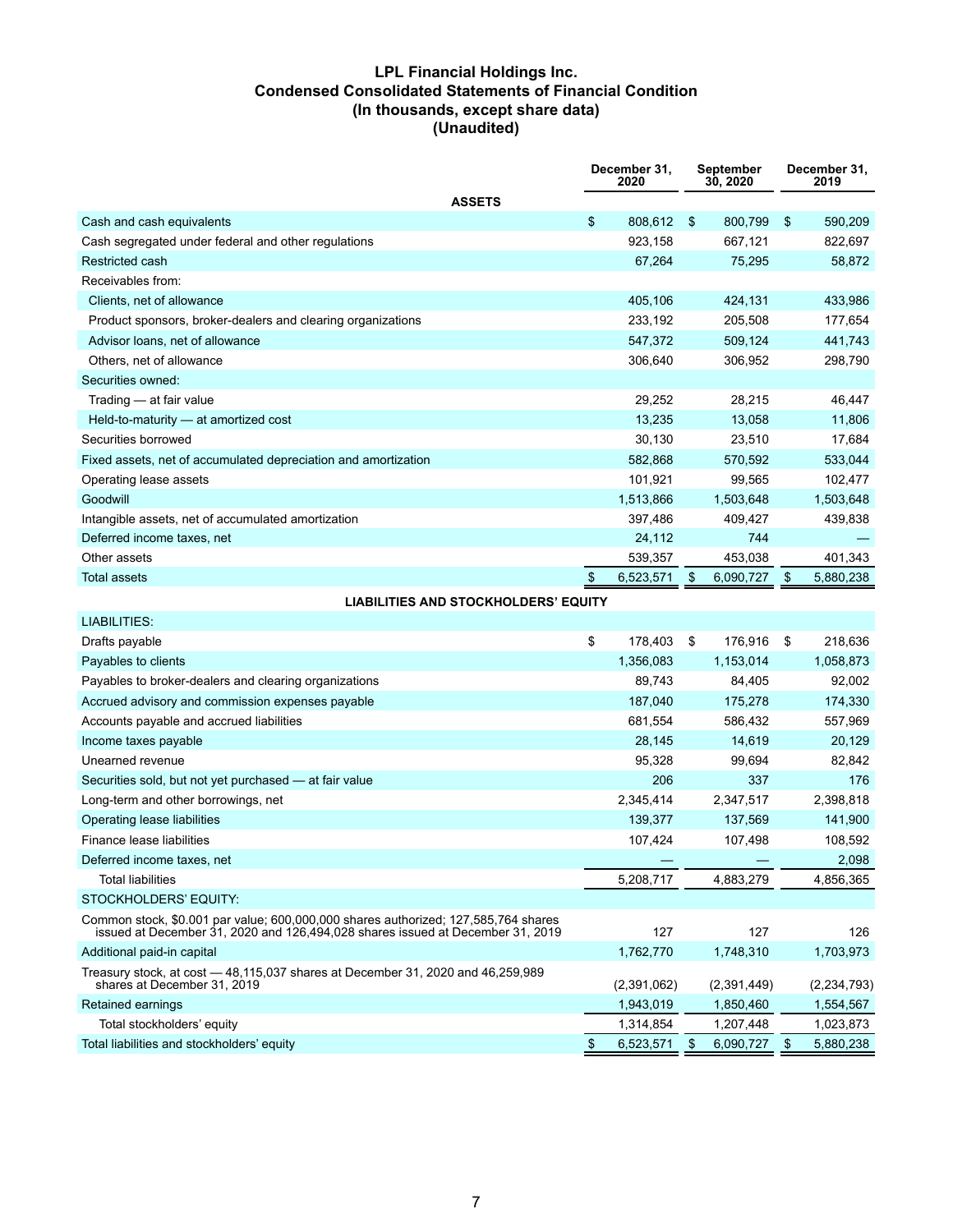#### **LPL Financial Holdings Inc. Management's Statements of Operations(5) (In thousands, except per share data) (Unaudited)**

Certain information presented on pages 8-15 of this release is presented as reviewed by the Company's management and includes information derived from the Company's Unaudited Condensed Consolidated Statements of Income, non-GAAP financial measures, and operational and performance metrics. For information on non-GAAP financial measures, please see the section titled "Non-GAAP Financial Measures" that begins on page 3 of this release.

|                                                                  | <b>Quarterly Results</b> |            |               |            |             |               |            |                |  |  |  |  |
|------------------------------------------------------------------|--------------------------|------------|---------------|------------|-------------|---------------|------------|----------------|--|--|--|--|
|                                                                  |                          | Q4 2020    |               | Q3 2020    | %<br>Change |               | Q4 2019    | $\%$<br>Change |  |  |  |  |
| <b>Gross Profit(6)</b>                                           |                          |            |               |            |             |               |            |                |  |  |  |  |
| Advisory                                                         | \$                       | 638,181    | \$            | 586,941    | 9%          | \$            | 533,259    | 20%            |  |  |  |  |
| Sales-based commissions                                          |                          | 202,504    |               | 180,357    | 12%         |               | 193,980    | 4%             |  |  |  |  |
| Trailing commissions                                             |                          | 300,516    |               | 292,286    | 3%          |               | 282,940    | 6%             |  |  |  |  |
| Advisory and commission fees                                     |                          | 1,141,201  |               | 1,059,584  | 8%          |               | 1,010,179  | 13%            |  |  |  |  |
| Production based payout(7)                                       |                          | (987, 882) |               | (917, 831) | 8%          |               | (876, 654) | 13%            |  |  |  |  |
| Advisory and commission fees, net of payout                      |                          | 153,319    |               | 141,753    | 8%          |               | 133,525    | 15%            |  |  |  |  |
| Client cash                                                      |                          | 105,019    |               | 108,705    | (3%)        |               | 155,322    | (32%)          |  |  |  |  |
| Other asset-based(8)                                             |                          | 153,374    |               | 144,846    | 6%          |               | 133,603    | 15%            |  |  |  |  |
| Transaction and fee                                              |                          | 129,750    |               | 119,747    | 8%          |               | 118,291    | 10%            |  |  |  |  |
| Interest income and other, net(9)                                |                          | 10,082     |               | 8,484      | 19%         |               | 13,323     | (24%)          |  |  |  |  |
| Total net advisory and commission fees and<br>attachment revenue |                          | 551,544    |               | 523,535    | 5%          |               | 554,064    | -%             |  |  |  |  |
| Brokerage, clearing and exchange expense                         |                          | (17, 762)  |               | (17, 834)  | $-\%$       |               | (15, 927)  | 12%            |  |  |  |  |
| Gross Profit(6)                                                  |                          | 533,782    |               | 505,701    | 6%          |               | 538,137    | (1%)           |  |  |  |  |
|                                                                  |                          |            |               |            |             |               |            |                |  |  |  |  |
| <b>G&amp;A Expense</b>                                           |                          |            |               |            |             |               |            |                |  |  |  |  |
| <b>Core G&amp;A(10)</b>                                          |                          | 252,391    |               | 227,099    | 11%         |               | 230,182    | 10%            |  |  |  |  |
| Regulatory charges                                               |                          | 8,775      |               | 8,326      | n/m         |               | 7,893      | n/m            |  |  |  |  |
| Promotional                                                      |                          | 48,342     |               | 57,970     | (17%)       |               | 51,050     | (5%)           |  |  |  |  |
| Employee share-based compensation                                |                          | 7,542      |               | 7,420      | 2%          |               | 7,179      | 5%             |  |  |  |  |
| <b>Total G&amp;A</b>                                             |                          | 317,050    |               | 300,815    | 5%          |               | 296,304    | 7%             |  |  |  |  |
| EBITDA(5)                                                        |                          | 216,732    |               | 204,886    | 6%          |               | 241,833    | (10%)          |  |  |  |  |
| Depreciation and amortization                                    |                          | 28,650     |               | 27,548     | 4%          |               | 25,663     | 12%            |  |  |  |  |
| Amortization of intangible assets                                |                          | 17,270     |               | 16,829     | 3%          |               | 16,631     | 4%             |  |  |  |  |
| Non-operating interest expense and other                         |                          | 24,979     |               | 25,179     | (1%)        |               | 31,384     | (20%)          |  |  |  |  |
| Loss on extinguishment of debt                                   |                          |            |               |            | n/m         |               | 3,156      | n/m            |  |  |  |  |
| <b>INCOME BEFORE PROVISION FOR INCOME TAXES</b>                  |                          | 145,833    |               | 135,330    | 8%          |               | 164,999    | (12%)          |  |  |  |  |
| PROVISION FOR INCOME TAXES                                       |                          | 34,285     |               | 31,541     | 9%          |               | 38,323     | $(11\%)$       |  |  |  |  |
| <b>NET INCOME</b>                                                | \$                       | 111,548    | \$            | 103,789    | 7%          | $\frac{1}{2}$ | 126,676    | (12%)          |  |  |  |  |
| Earnings per share, diluted                                      | \$                       | 1.38       | $\frac{3}{2}$ | 1.29       | 7%          | $\frac{3}{2}$ | 1.53       | (10%)          |  |  |  |  |
| Weighted-average shares outstanding, diluted                     |                          | 80,904     |               | 80,550     | $-\%$       |               | 82,695     | (2%)           |  |  |  |  |
| EPS Prior to Amortization of Intangible Assets(5)(38)            | \$                       | 1.53       | \$            | 1.44       | $6\%$       | \$            | 1.68       | (9%)           |  |  |  |  |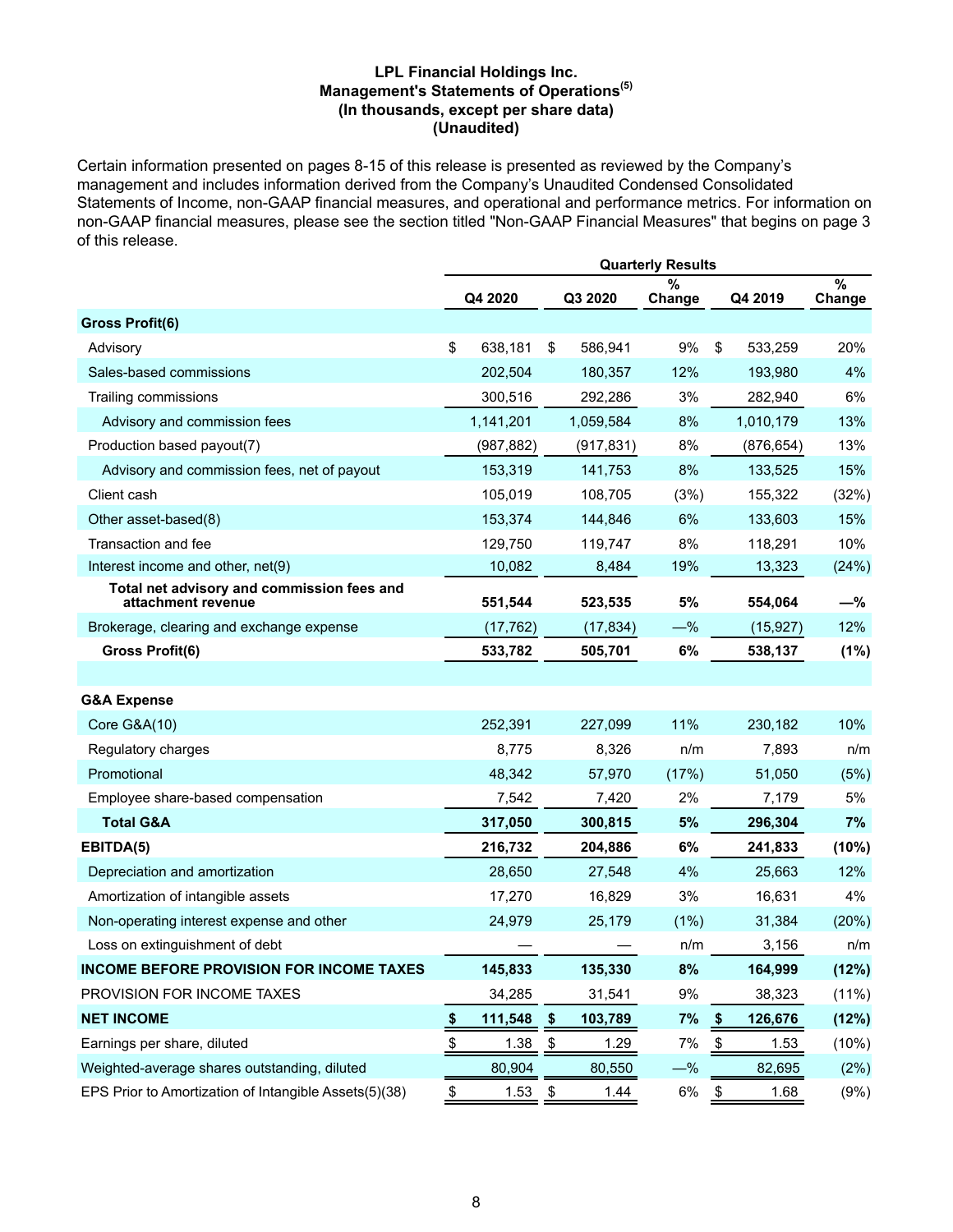# **LPL Financial Holdings Inc. Management's Statements of Operations Trend(5) (In thousands, except per share data) (Unaudited)**

|                                                               | <b>Quarterly Results</b>  |            |               |            |    |            |  |
|---------------------------------------------------------------|---------------------------|------------|---------------|------------|----|------------|--|
|                                                               |                           | Q4 2020    |               | Q3 2020    |    | Q2 2020    |  |
| <b>Gross Profit(6)</b>                                        |                           |            |               |            |    |            |  |
| Advisory                                                      | \$                        | 638,181    | \$            | 586,941    | \$ | 523,370    |  |
| Sales-based commissions                                       |                           | 202,504    |               | 180,357    |    | 159,512    |  |
| Trailing commissions                                          |                           | 300,516    |               | 292,286    |    | 267,941    |  |
| Advisory and commission fees                                  |                           | 1,141,201  |               | 1,059,584  |    | 950,823    |  |
| Production based payout(7)                                    |                           | (987, 882) |               | (917, 831) |    | (819, 953) |  |
| Advisory and commission fees, net of payout                   |                           | 153,319    |               | 141,753    |    | 130,870    |  |
| Client cash                                                   |                           | 105,019    |               | 108,705    |    | 116,266    |  |
| Other asset-based(8)                                          |                           | 153,374    |               | 144,846    |    | 130,801    |  |
| Transaction and fee                                           |                           | 129,750    |               | 119,747    |    | 119,478    |  |
| Interest income and other, net(9)                             |                           | 10,082     |               | 8,484      |    | 9,397      |  |
| Total net advisory and commission fees and attachment revenue |                           | 551,544    |               | 523,535    |    | 506,812    |  |
| Brokerage, clearing and exchange expense                      |                           | (17, 762)  |               | (17, 834)  |    | (18, 565)  |  |
| Gross Profit(6)                                               |                           | 533,782    |               | 505,701    |    | 488,247    |  |
|                                                               |                           |            |               |            |    |            |  |
| <b>G&amp;A Expense</b>                                        |                           |            |               |            |    |            |  |
| <b>Core G&amp;A(10)</b>                                       |                           | 252,391    |               | 227,099    |    | 222,406    |  |
| Regulatory charges                                            |                           | 8,775      |               | 8,326      |    | 6,115      |  |
| Promotional                                                   |                           | 48,342     |               | 57,970     |    | 44,540     |  |
| Employee share-based compensation                             |                           | 7,542      |               | 7,420      |    | 8,040      |  |
| <b>Total G&amp;A</b>                                          |                           | 317,050    |               | 300,815    |    | 281,101    |  |
| EBITDA(5)                                                     |                           | 216,732    |               | 204,886    |    | 207,146    |  |
| Depreciation and amortization                                 |                           | 28,650     |               | 27,548     |    | 26,890     |  |
| Amortization of intangible assets                             |                           | 17,270     |               | 16,829     |    | 16,689     |  |
| Non-operating interest expense and other                      |                           | 24,979     |               | 25,179     |    | 26,289     |  |
| <b>INCOME BEFORE PROVISION FOR INCOME TAXES</b>               |                           | 145,833    |               | 135,330    |    | 137,278    |  |
| <b>PROVISION FOR INCOME TAXES</b>                             |                           | 34,285     |               | 31,541     |    | 35,616     |  |
| <b>NET INCOME</b>                                             | $\frac{1}{2}$             | 111,548    | \$            | 103,789    | \$ | 101,662    |  |
| Earnings per share, diluted                                   | $\boldsymbol{\mathsf{S}}$ | 1.38       | $\frac{1}{2}$ | 1.29       | \$ | 1.27       |  |
| Weighted-average shares outstanding, diluted                  |                           | 80,904     |               | 80,550     |    | 80,127     |  |
| EPS Prior to Amortization of Intangible Assets(5)(38)         | \$                        | 1.53       | \$            | 1.44       | \$ | 1.42       |  |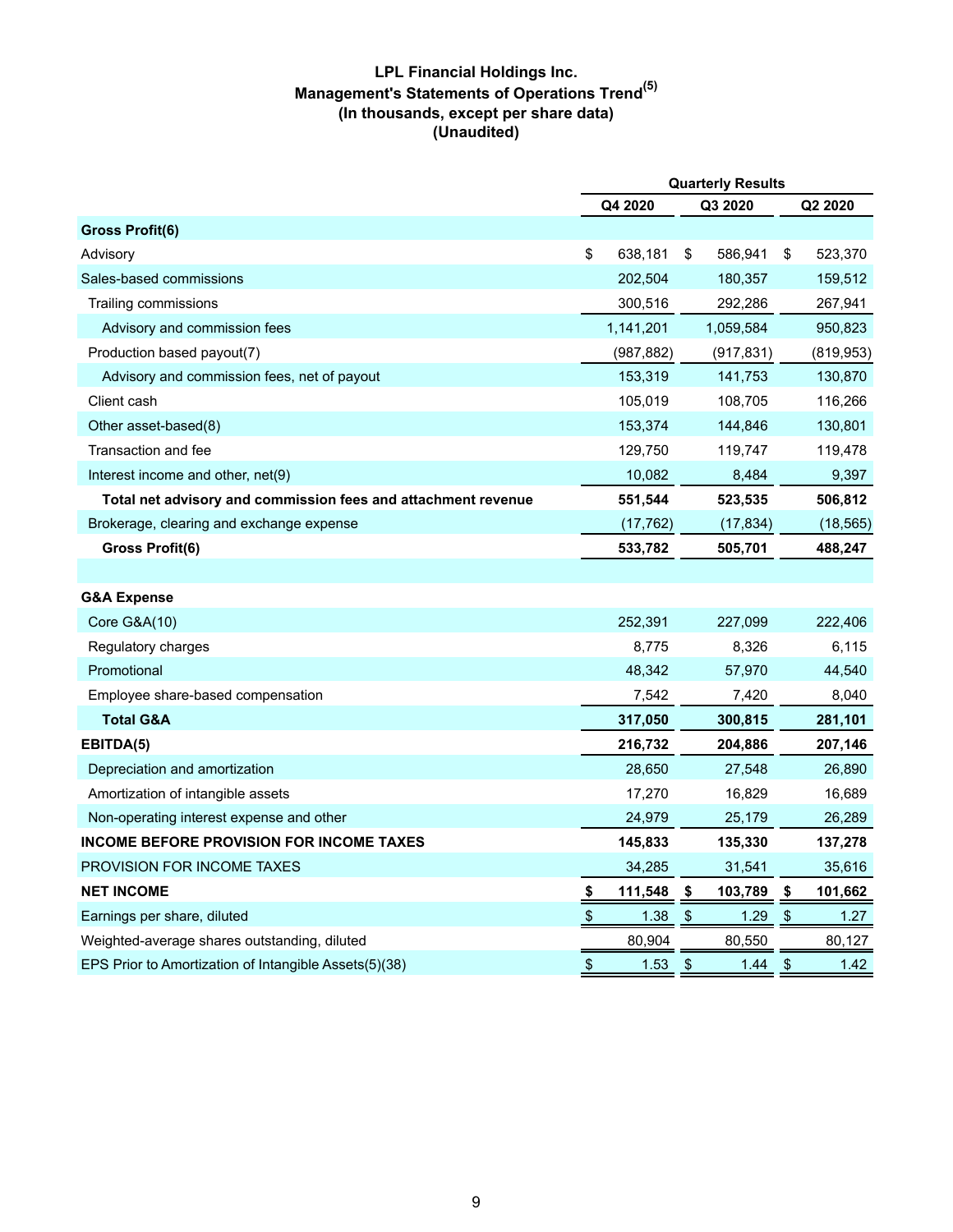# **LPL Financial Holdings Inc. Operating Metrics(5) (Dollars in billions, except where noted) (Unaudited)**

|                                                     | Q4 2020     | Q3 2020    | Change            | Q4 2019     | Change   |
|-----------------------------------------------------|-------------|------------|-------------------|-------------|----------|
| <b>Market Drivers</b>                               |             |            |                   |             |          |
| S&P 500 Index (end of period)                       | 3,756       | 3,363      | 12%               | 3,231       | 16%      |
| Fed Funds Daily Effective Rate (FFER) (average bps) | 9           | 9          | -bps              | 165         | (156bps) |
|                                                     |             |            |                   |             |          |
| <b>Assets</b>                                       |             |            |                   |             |          |
| Advisory Assets(11)                                 | \$<br>461.2 | \$405.9    | 14%               | \$<br>365.8 | 26%      |
| Brokerage Assets(12)                                | 441.9       | 404.4      | $9\%$             | 398.6       | 11%      |
| <b>Total Advisory and Brokerage Assets</b>          | \$903.1     | \$810.4    | 11%               | \$764.4     | 18%      |
| Advisory % of Total Advisory and Brokerage Assets   | 51.1 %      | 50.1 %     | 100bps            | 47.8 %      | 330bps   |
|                                                     |             |            |                   |             |          |
| <b>Assets by Platform</b>                           |             |            |                   |             |          |
| Corporate Platform Advisory Assets(13)              | \$<br>291.9 | \$253.9    | 15%               | \$<br>228.3 | 28%      |
| Hybrid Platform Advisory Assets(14)                 | 169.3       | 152.0      | 11%               | 137.5       | 23%      |
| <b>Brokerage Assets</b>                             | 441.9       | 404.4      | 9%                | 398.6       | 11%      |
| <b>Total Advisory and Brokerage Assets</b>          | \$903.1     | \$810.4    | 11%               | \$764.4     | 18%      |
|                                                     |             |            |                   |             |          |
| <b>Centrally Managed Assets</b>                     |             |            |                   |             |          |
| Centrally Managed Assets(15)                        | \$<br>67.1  | \$<br>59.0 | 14%               | \$<br>52.4  | 28%      |
| Centrally Managed % of Total Advisory Assets        | 14.6 %      | 14.5%      | 10 <sub>bps</sub> | 14.3 %      | 30bps    |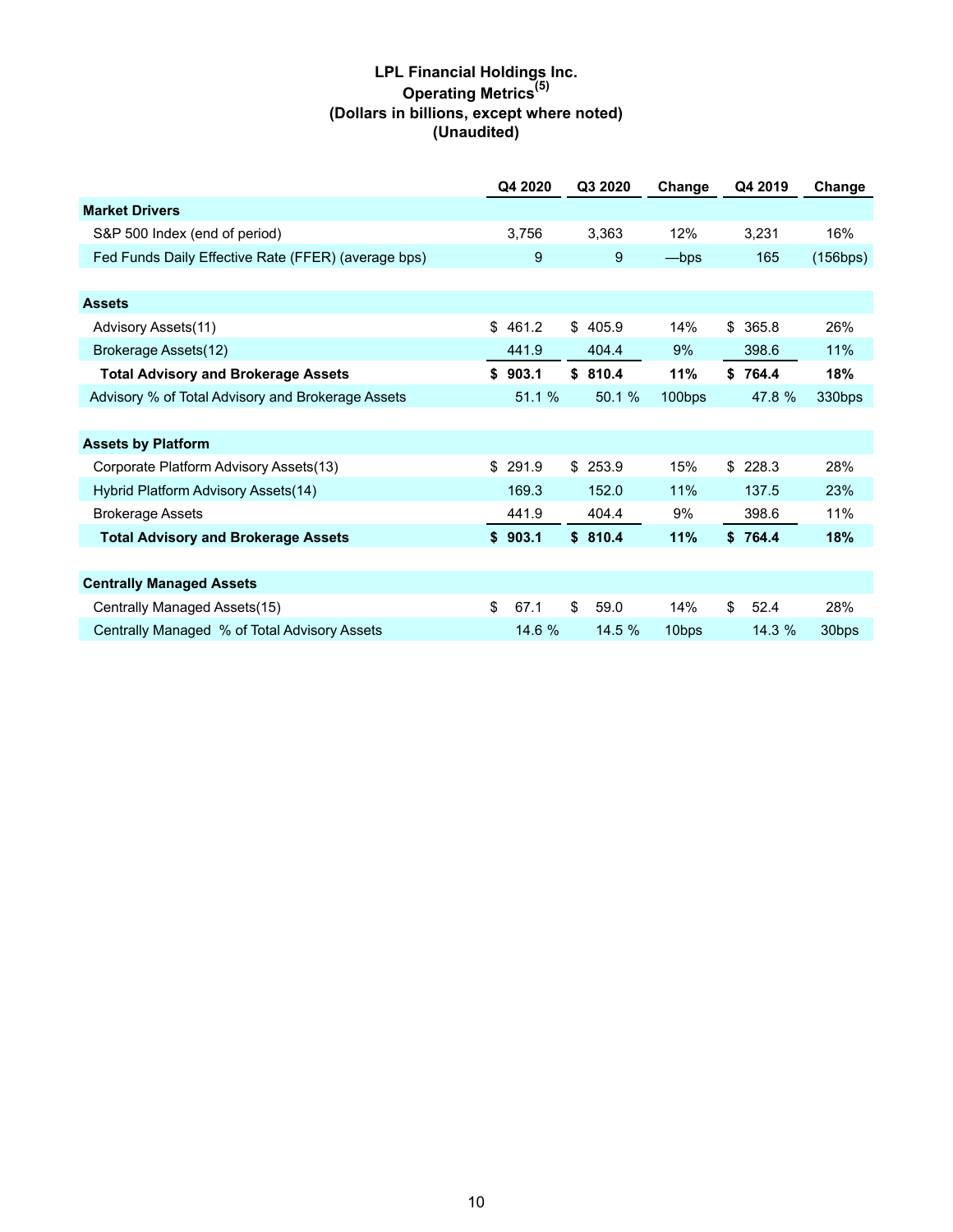# **LPL Financial Holdings Inc. Operating Metrics(5) (Dollars in billions, except where noted) (Unaudited)**

|                                                          | Q4 2020    |                         | Q3 2020 | Change  | Q4 2019    | Change |
|----------------------------------------------------------|------------|-------------------------|---------|---------|------------|--------|
| <b>Net New Assets (NNA)</b>                              |            |                         |         |         |            |        |
| Net New Advisory Assets(16)                              | \$<br>18.4 | \$                      | 10.4    | n/m     | \$<br>11.5 | n/m    |
| Net New Brokerage Assets(17)                             | 3.4        |                         | 0.7     | n/m     | 1.0        | n/m    |
| <b>Total Net New Assets</b>                              | \$<br>21.8 | \$                      | 11.1    | n/m     | \$<br>12.5 | n/m    |
|                                                          |            |                         |         |         |            |        |
| Net New Assets (NNA) Prior to Acquisitions(18)           |            |                         |         |         |            |        |
| <b>Net New Advisory Assets</b>                           | \$<br>15.9 | $\frac{1}{2}$           | 10.4    | n/m     | \$<br>11.5 | n/m    |
| Net New Brokerage Assets                                 | 1.9        |                         | 0.7     | n/m     | 1.0        | n/m    |
| <b>Total Net New Assets Prior to Acquisitions</b>        | \$<br>17.8 | \$                      | 11.1    | n/m     | \$<br>12.5 | n/m    |
|                                                          |            |                         |         |         |            |        |
| Net Brokerage to Advisory Conversions(19)                | \$<br>2.6  | $\sqrt[6]{\frac{1}{2}}$ | 2.0     | n/m     | \$<br>1.9  | n/m    |
| Advisory NNA Annualized Growth Prior to Acquisitions(20) | 15.6 %     |                         | 11.0 %  | n/m     | 13.7 %     | n/m    |
| Total NNA Annualized Growth Prior to Acquisitions(20)    | 8.8 %      |                         | 5.8 %   | n/m     | 6.9 %      | n/m    |
|                                                          |            |                         |         |         |            |        |
| <b>Net New Advisory Assets</b>                           |            |                         |         |         |            |        |
| Corporate Platform Net New Advisory Assets(21)           | \$<br>15.0 | \$                      | 7.8     | n/m     | \$<br>8.7  | n/m    |
| Hybrid Platform Net New Advisory Assets(22)              | 3.3        |                         | 2.6     | n/m     | 2.9        | n/m    |
| <b>Total Net New Advisory Assets</b>                     | \$<br>18.4 | \$                      | 10.4    | n/m     | \$<br>11.5 | n/m    |
| Centrally Managed Net New Advisory Assets(23)            | \$<br>2.5  | \$                      | 1.9     | n/m     | \$<br>2.3  | n/m    |
|                                                          |            |                         |         |         |            |        |
| <b>Client Cash Balances</b>                              |            |                         |         |         |            |        |
| Insured Cash Account Balances                            | \$<br>37.3 | \$                      | 34.7    | 7%      | \$<br>24.4 | 53%    |
| Deposit Cash Account Balances                            | 8.2        |                         | 8.0     | 2%      | 5.0        | 64%    |
| <b>Total Bank Sweep Balances</b>                         | 45.5       |                         | 42.7    | 7%      | 29.4       | 55%    |
| Money Market Account Cash Balances                       | 1.5        |                         | 1.5     | $-\%$   | 1.9        | (21%)  |
| <b>Purchased Money Market Funds</b>                      | 1.9        |                         | 2.3     | (17%)   | 2.4        | (21%)  |
| <b>Total Money Market Balances</b>                       | 3.3        |                         | 3.9     | (15%)   | 4.3        | (23%)  |
| <b>Total Client Cash Balances</b>                        | \$<br>48.9 | \$                      | 46.6    | 5%      | \$<br>33.7 | 45%    |
| Client Cash Balances % of Total Assets                   | 5.4%       |                         | 5.7 %   | (30bps) | 4.4%       | 100bps |
|                                                          |            |                         |         |         |            |        |
| <b>Client Cash Balance Average Fees(24)</b>              |            |                         |         |         |            |        |
| Insured Cash Account Average Fee - bps                   | 108        |                         | 118     | (10)    | 222        | (114)  |
| Deposit Cash Account Average Fee - bps                   | 30         |                         | 38      | (8)     | 184        | (154)  |
| Money Market Account Average Fee - bps                   | 5          |                         | 9       | (4)     | 69         | (64)   |
| Purchased Money Market Fund Average Fee - bps            | 13         |                         | 20      | n/m     | 29         | n/m    |
| <b>Total Client Cash Balance Average Fee - bps</b>       | 87         |                         | 95      | (8)     | 193        | (106)  |
|                                                          |            |                         |         |         |            |        |
| Net Buy (Sell) Activity(25)                              | \$<br>12.2 | \$                      | 9.3     | n/m     | \$<br>9.8  | n/m    |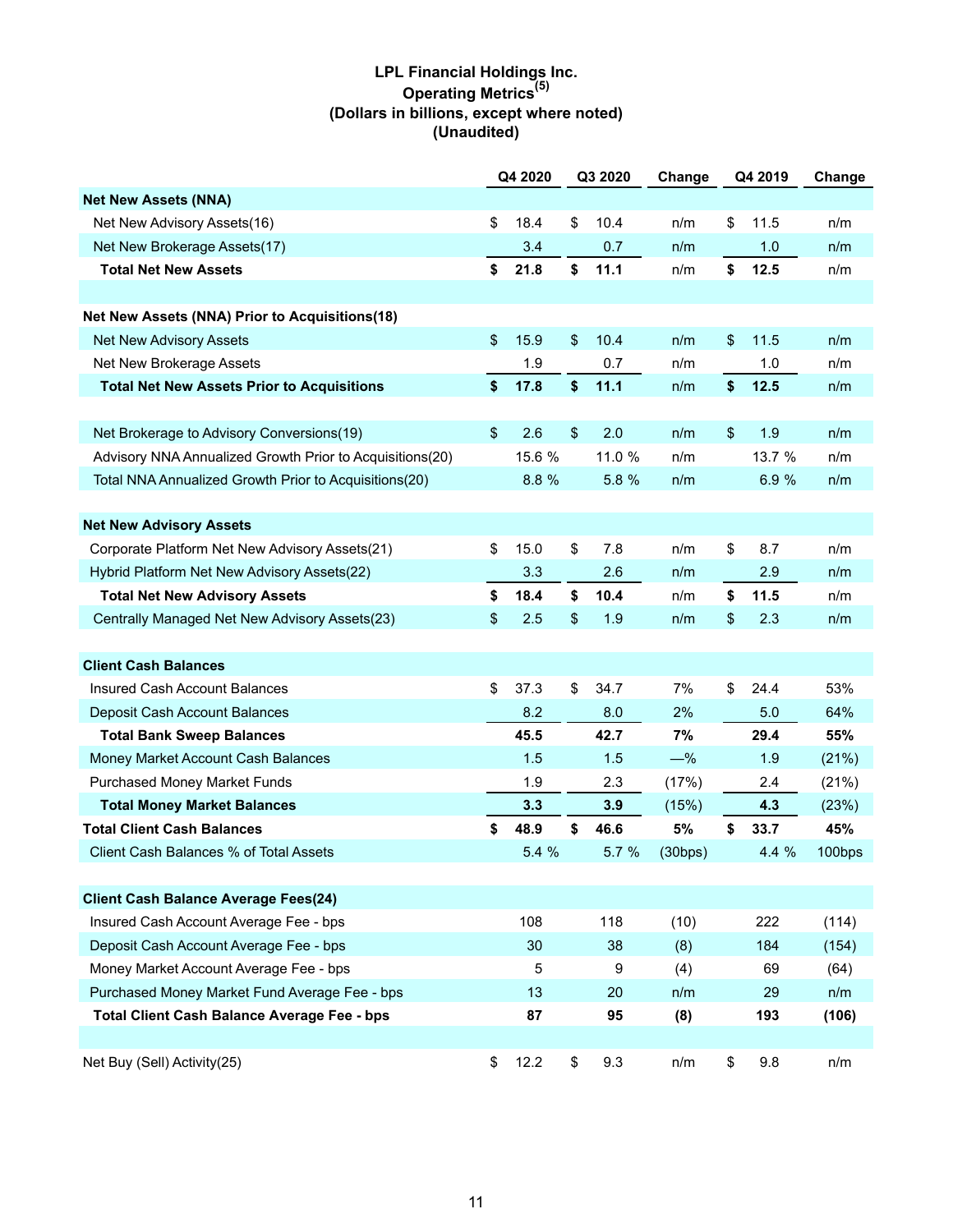# **LPL Financial Holdings Inc. Monthly Metrics(5) (Dollars in billions, except where noted) (Unaudited)**

|                                                       |            | <b>December</b><br>2020 | <b>November</b><br>2020 |       | Nov to<br>December<br>Change |                         | <b>October</b><br>2020 |                         | September<br>2020 |  |
|-------------------------------------------------------|------------|-------------------------|-------------------------|-------|------------------------------|-------------------------|------------------------|-------------------------|-------------------|--|
| <b>Assets</b>                                         |            |                         |                         |       |                              |                         |                        |                         |                   |  |
| Advisory Assets(11)                                   | \$         | 461.2                   | \$                      | 442.0 | 4.3%                         | \$                      | 406.0                  | \$                      | 405.9             |  |
| Brokerage Assets(12)                                  |            | 441.9                   |                         | 431.3 | 2.5%                         |                         | 401.6                  |                         | 404.4             |  |
| <b>Total Advisory and Brokerage Assets</b>            | \$         | 903.1                   | \$                      | 873.3 | 3.4%                         | \$                      | 807.6                  | \$                      | 810.4             |  |
|                                                       |            |                         |                         |       |                              |                         |                        |                         |                   |  |
| <b>Net New Assets (NNA)</b>                           |            |                         |                         |       |                              |                         |                        |                         |                   |  |
| Net New Advisory Assets(16)                           | \$         | 6.8                     | $\sqrt[6]{\frac{1}{2}}$ | 5.8   | n/m                          | \$                      | 5.7                    | \$                      | 4.4               |  |
| Net New Brokerage Assets(17)                          |            | 1.1                     |                         | 1.6   | n/m                          |                         | 0.8                    |                         | 0.7               |  |
| <b>Total Net New Assets</b>                           | $\pmb{\$}$ | 7.9                     | $\sqrt[6]{2}$           | 7.4   | n/m                          | $\pmb{\$}$              | 6.5                    | $\sqrt[6]{\frac{1}{2}}$ | 5.1               |  |
| Net Brokerage to Advisory Conversions(19)             | \$         | 1.0                     | $\mathfrak s$           | 0.7   | n/m                          | \$                      | 0.9                    | $\mathbb{S}$            | 0.7               |  |
|                                                       |            |                         |                         |       |                              |                         |                        |                         |                   |  |
| <b>Net New Assets (NNA) Prior to Acquisitions(18)</b> |            |                         |                         |       |                              |                         |                        |                         |                   |  |
| Net New Advisory Assets                               | \$         | 6.8                     | $\sqrt[6]{\frac{1}{2}}$ | 4.2   | n/m                          | \$                      | 4.8                    | $\sqrt[6]{\frac{1}{2}}$ | 4.4               |  |
| Net New Brokerage Assets                              |            | 1.1                     |                         | 0.7   | n/m                          |                         | 0.2                    |                         | 0.7               |  |
| <b>Total Net New Assets Prior to Acquisitions</b>     | \$         | 7.9                     | \$                      | 4.9   | n/m                          | $\sqrt[6]{\frac{1}{2}}$ | 5.0                    | \$                      | 5.1               |  |
|                                                       |            |                         |                         |       |                              |                         |                        |                         |                   |  |
| <b>Client Cash Balances</b>                           |            |                         |                         |       |                              |                         |                        |                         |                   |  |
| <b>Insured Cash Account Balances</b>                  | \$         | 37.3                    | \$                      | 36.1  | 3.3%                         | \$                      | 36.0                   | $\mathsf{\$}$           | 34.7              |  |
| Deposit Cash Account Balances                         |            | 8.2                     |                         | 8.3   | $(1.2\%)$                    |                         | 8.6                    |                         | 8.0               |  |
| <b>Total Bank Sweep Balances</b>                      |            | 45.5                    |                         | 44.5  | 2.2%                         |                         | 44.6                   |                         | 42.7              |  |
| Money Market Account Cash Balances                    |            | 1.5                     |                         | 1.5   | $-\%$                        |                         | 1.6                    |                         | 1.5               |  |
| <b>Purchased Money Market Funds</b>                   |            | 1.9                     |                         | 2.1   | $(9.5\%)$                    |                         | 2.2                    |                         | 2.3               |  |
| <b>Total Money Market Balances</b>                    |            | 3.3                     |                         | 3.6   | $(8.3\%)$                    |                         | 3.8                    |                         | 3.9               |  |
| <b>Total Client Cash Balances</b>                     | \$         | 48.9                    | \$                      | 48.1  | 1.7%                         | \$                      | 48.3                   | \$                      | 46.6              |  |
|                                                       |            |                         |                         |       |                              |                         |                        |                         |                   |  |
| Net Buy (Sell) Activity(25)                           | \$         | 5.6                     | \$                      | 4.2   | n/m                          | \$                      | 2.5                    | \$                      | 2.9               |  |
|                                                       |            |                         |                         |       |                              |                         |                        |                         |                   |  |
| <b>Market Indices</b>                                 |            |                         |                         |       |                              |                         |                        |                         |                   |  |
| S&P 500 Index (end of period)                         |            | 3,756                   |                         | 3,622 | 3.7%                         |                         | 3,270                  |                         | 3,363             |  |
| Fed Funds Effective Rate (average bps)                |            | 9                       |                         | 9     | $-\mathsf{bps}$              |                         | 9                      |                         | 9                 |  |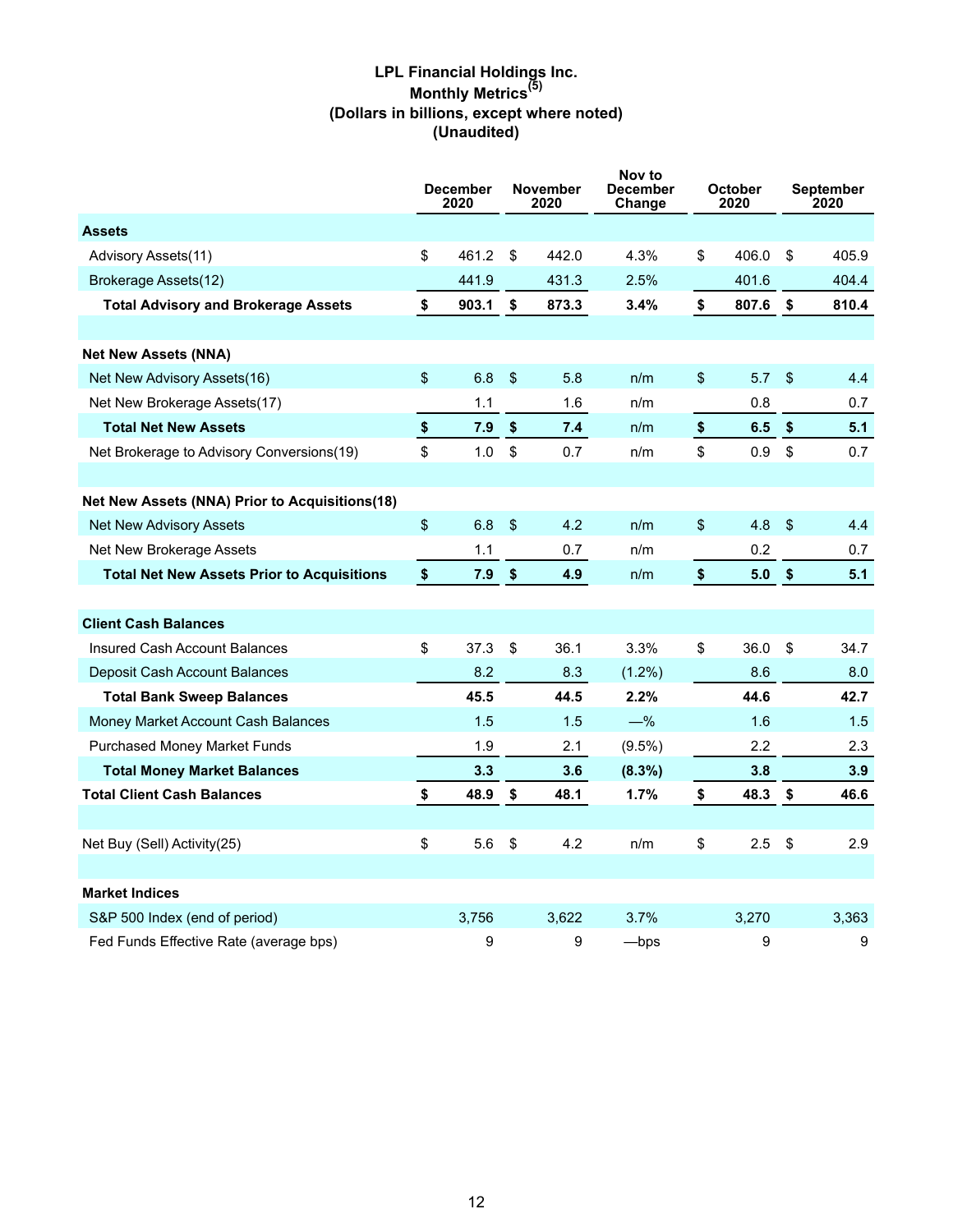# **LPL Financial Holdings Inc. Financial Measures(5) (Dollars in thousands, except where noted) (Unaudited)**

|                                      | Q4 2020   | Q3 2020   | Change | Q4 2019   | Change |
|--------------------------------------|-----------|-----------|--------|-----------|--------|
| <b>Commission Revenue by Product</b> |           |           |        |           |        |
| Annuities                            | \$262,235 | \$250.823 | 5%     | \$244.249 | 7%     |
| Mutual funds                         | 153,330   | 146.788   | 4%     | 150.697   | 2%     |
| Fixed income                         | 24,395    | 16.731    | 46%    | 28.642    | (15%)  |
| <b>Equities</b>                      | 31.231    | 30.283    | 3%     | 21.233    | 47%    |
| Other                                | 31,829    | 28.018    | 14%    | 32,099    | (1%)   |
| <b>Total commission revenue</b>      | \$503.020 | \$472.643 | 6%     | \$476.920 | 5%     |

### **Commission Revenue by Sales-based and Trailing Commission**

| Sales-based commissions              |           |              |         |           |         |
|--------------------------------------|-----------|--------------|---------|-----------|---------|
| Annuities                            | \$89,125  | \$<br>81,475 | 9%      | \$86,141  | 3%      |
| Mutual funds                         | 36,715    | 33,871       | 8%      | 37,611    | (2%)    |
| Fixed income                         | 24,395    | 16,731       | 46%     | 28,642    | (15%)   |
| Equities                             | 31,231    | 30,283       | 3%      | 21,233    | 47%     |
| Other                                | 21,038    | 17,997       | 17%     | 20,353    | 3%      |
| <b>Total sales-based commissions</b> | \$202,504 | \$180,357    | 12%     | \$193,980 | 4%      |
| <b>Trailing commissions</b>          |           |              |         |           |         |
| Annuities                            | \$173,110 | \$169,348    | 2%      | \$158,108 | 9%      |
| <b>Mutual funds</b>                  | 116,615   | 112,917      | 3%      | 113,086   | 3%      |
| Other                                | 10,791    | 10,021       | 8%      | 11,746    | (8%)    |
| <b>Total trailing commissions</b>    | \$300,516 | \$292,286    | 3%      | \$282,940 | 6%      |
| <b>Total commission revenue</b>      | \$503,020 | \$472,643    | 6%      | \$476,920 | 5%      |
|                                      |           |              |         |           |         |
| <b>Payout Rate</b>                   |           |              |         |           |         |
| <b>Base Payout Rate</b>              | 82.57 %   | 82.97 %      | (40bps) | 82.82 %   | (25bps) |
| <b>Production Based Bonuses</b>      | 3.99%     | 3.65%        | 34bps   | 3.96 %    | 3bps    |
| <b>Total Payout Ratio</b>            | 86.57 %   | 86.62 %      | (5bps)  | 86.78 %   | (21bps) |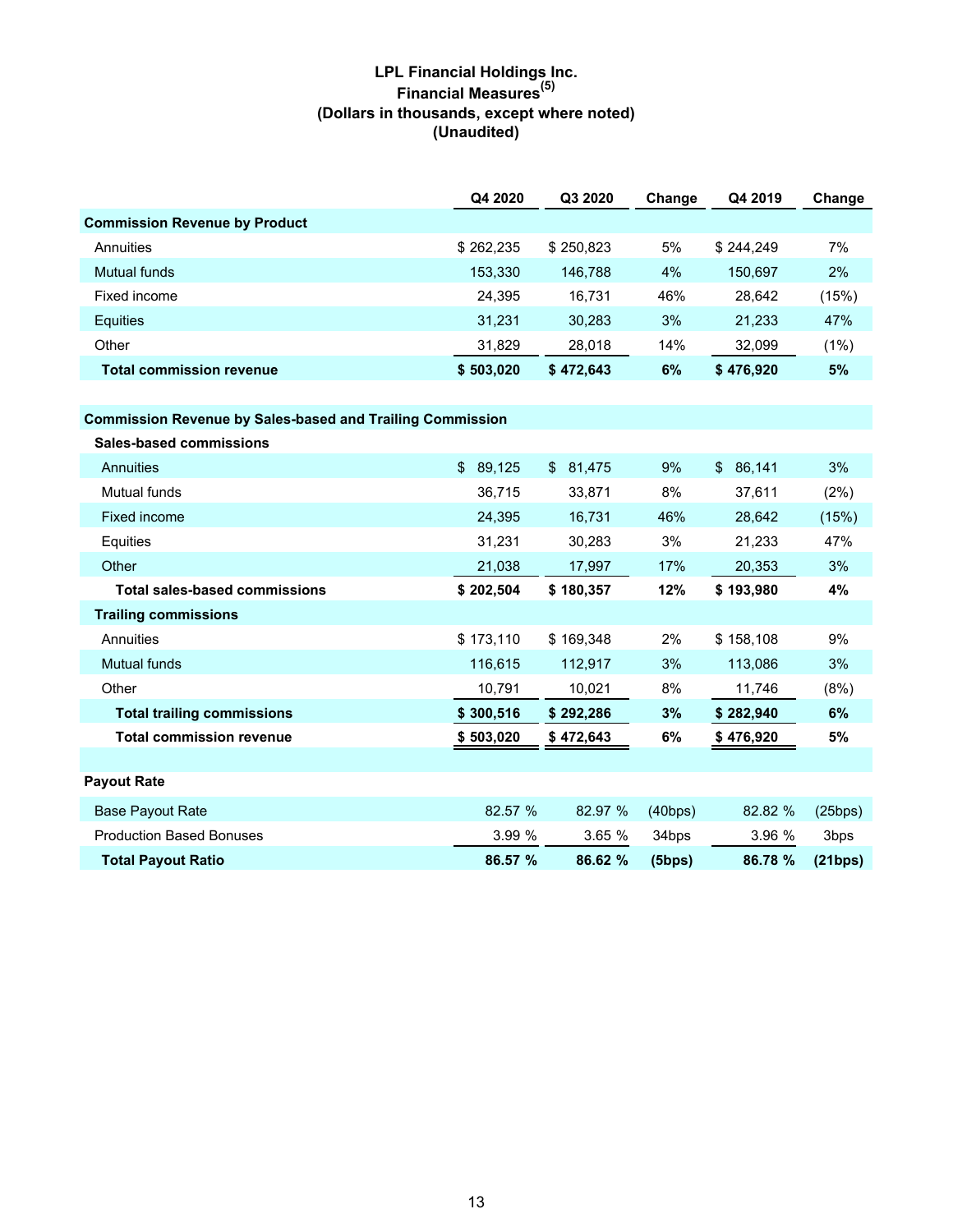# **LPL Financial Holdings Inc. Capital Management Measures(5) (Dollars in thousands, except where noted) (Unaudited)**

| <b>Cash Available for Corporate Use(26)</b>                                  |             |
|------------------------------------------------------------------------------|-------------|
| \$<br>201.385<br>\$<br>Cash at Parent                                        | 162,035     |
| Excess Cash at Broker-Dealer subsidiary per Credit Agreement<br>67,574       | 78,739      |
| 10,960<br>Other Available Cash                                               | 11,337      |
| <b>Total Cash Available for Corporate Use</b><br>279,919<br>P.               | 252,111     |
|                                                                              |             |
| <b>Credit Agreement Net Leverage</b>                                         |             |
| \$2,359,300<br>Total Debt (does not include unamortized premium)             | \$2,361,975 |
| Cash Available<br>279,919                                                    | 252,111     |
| \$2,079,381<br><b>Credit Agreement Net Debt</b>                              | \$2,109,864 |
| Credit Agreement EBITDA (trailing twelve months)(27)<br>961,225<br>\$.<br>S. | 980,827     |
| 2.16x<br><b>Credit Agreement Net Leverage Ratio</b>                          | 2.15x       |

| <b>Total Debt</b>                          | <b>Balance</b> |     | <b>Current Applicable</b><br>Margin | Yield At<br><b>Issuance</b> | <b>Interest Rate</b> | <b>Maturity</b>   |
|--------------------------------------------|----------------|-----|-------------------------------------|-----------------------------|----------------------|-------------------|
| Revolving Credit Facility(a)               | \$             |     | ABR+25bps                           |                             |                      | $-$ % 11/12/2024  |
| Broker-Dealer Revolving Credit Facility(b) |                |     | FFR+125bps                          |                             |                      | $-$ % 7/31/2024   |
| Senior Secured Term Loan B                 | 1,059,300      |     | $LIBOR+175$ bps(c)                  |                             | 1.898%               | 11/12/2026        |
| Senior Unsecured Notes(d)                  | 500,000        |     | 5.75% Fixed                         | 5.750 %                     |                      | 5.750 % 9/15/2025 |
| Senior Unsecured Notes(d)                  | 400,000        | (e) | 5.75% Fixed                         | 5.115%                      |                      | 5.750 % 9/15/2025 |
| Senior Unsecured Notes(f)                  | 400,000        |     | 4.625% Fixed                        | 4.625 %                     | 4.625 %              | 11/15/2027        |
| <b>Total / Weighted Average</b>            | \$2,359,300    |     |                                     |                             | 3.830%               |                   |

(a) The Revolving Credit Facility is secured and has a borrowing capacity of \$750 million.

(b) The Broker-Dealer Revolving Credit Facility is unsecured and at LPL Financial LLC, the Company's brokerdealer subsidiary, and has a borrowing capacity of \$300 million.

(c) The LIBOR rate option is one-month LIBOR rate and subject to an interest rate floor of 0 basis points.

- (d) The Senior Unsecured Notes were issued in two separate transactions; \$500 million in notes were issued in March 2017 at par; the remaining \$400 million were issued in September 2017 and priced at 103% of the aggregate principal amount.
- (e) Does not include unamortized premium of approximately \$7.1 million as of December 31, 2020.

(f) The Senior Unsecured Notes were issued in November 2019 at par.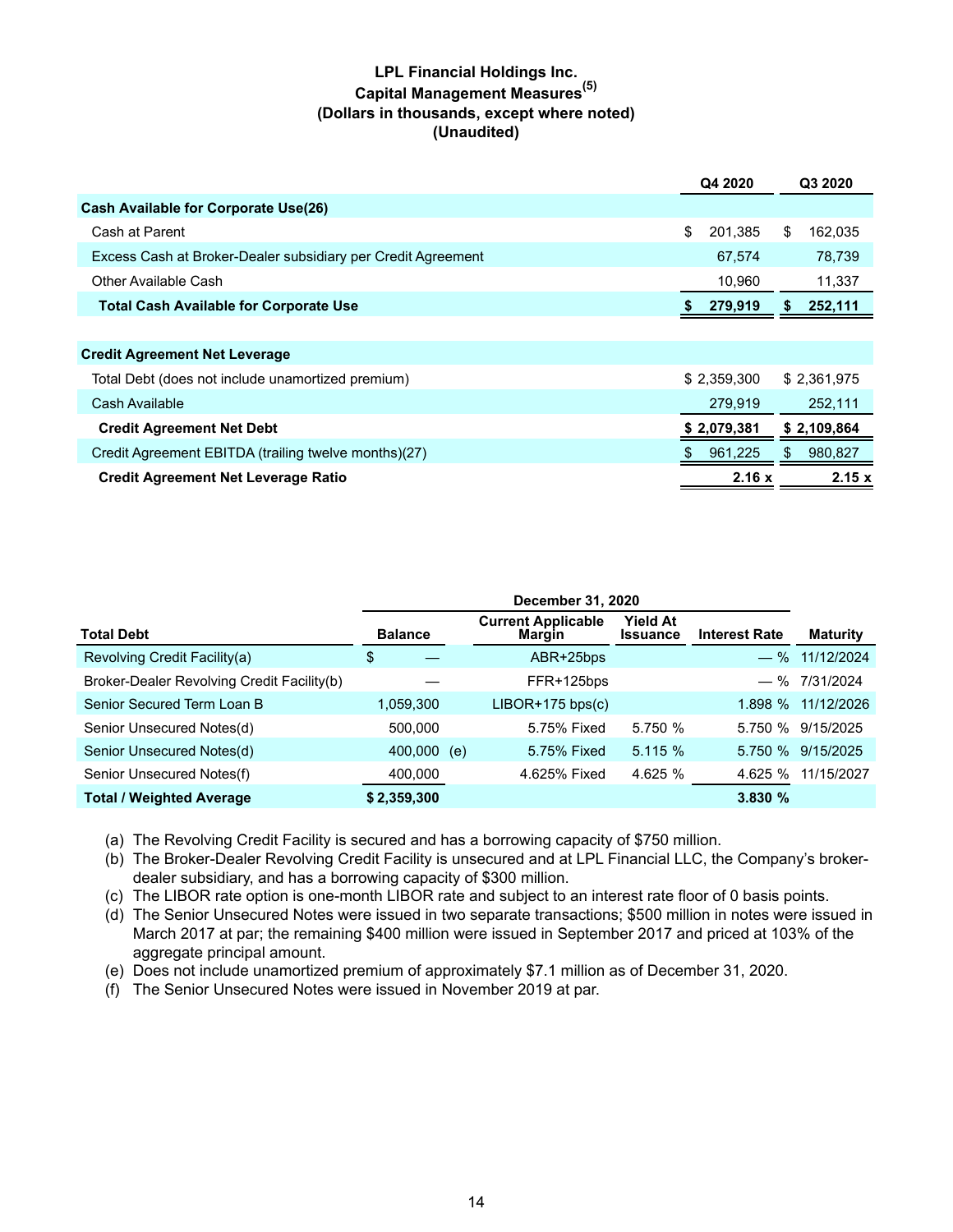# **LPL Financial Holdings Inc. Key Business and Financial Metrics(5) (Dollars in thousands, except where noted) (Unaudited)**

|                                                              | Q4 2020    | Q3 2020                        | Change   | Q4 2019    | Change    |
|--------------------------------------------------------------|------------|--------------------------------|----------|------------|-----------|
| <b>Advisors</b>                                              |            |                                |          |            |           |
| Advisors                                                     | 17,287     | 17,168                         | $1\%$    | 16,464     | 5%        |
| <b>Net New Advisors</b>                                      | 119        | 195                            | n/m      | 115        | n/m       |
| Annualized advisory and commission fees per Advisor(28)      | \$<br>265  | \$<br>248                      | 7%       | \$<br>246  | 8%        |
| Average Total Assets per Advisor (\$ in millions)(29)        | \$52.2     | \$47.2                         | 11%      | \$46.4     | 13%       |
| Transition assistance loan amortization (\$ in millions)(30) | \$<br>29.7 | \$30.4                         | (2%)     | \$26.1     | 14%       |
| Total client accounts (in millions)                          | 6.0        | 5.9                            | 2%       | 5.7        | 5%        |
|                                                              |            |                                |          |            |           |
| Employees - period end                                       | 4,756      | 4,658                          | 2%       | 4,343      | 10%       |
|                                                              |            |                                |          |            |           |
| <b>Productivity Metrics</b>                                  |            |                                |          |            |           |
| Advisory Revenue as a % of Corporate Advisory Assets(31)     | 1.02%      | 1.02%                          | -bps     | 1.02%      | —bps      |
| Gross Profit ROA(32)                                         | 26.8 bps   | 27.9 bps                       | (1.1bps) | 30.7 bps   | (3.9bps)  |
| OPEX as a % of Advisory and Brokerage Assets(33)             | 17.5 bps   | 17.8 bps                       | (0.3bps) | 18.3 bps   | (0.8bps)  |
| EBIT ROA(34)                                                 | $9.3$ bps  | $10.1$ bps                     | (0.8bps) | $12.4$ bps | (3.1bps)  |
| Production Retention Rate (YTD annualized)(35)               | 97.7%      | 98.1%                          | (40bps)  | 96.5%      | 120bps    |
| Recurring Gross Profit Rate(36)                              | 84.8%      | 86.1%                          | (130bps) | 85.9%      | (110bps)  |
| EBITDA as a % of Gross Profit                                | 40.6%      | 40.5%                          | 10bps    | 44.9%      | (430bps)  |
|                                                              |            |                                |          |            |           |
| Capital Expenditure (\$ in millions)                         | \$43.6     | \$40.1                         | 9%       | \$52.1     | (16%)     |
|                                                              |            |                                |          |            |           |
| Share Repurchases (\$ in millions)                           | \$         | \$<br>$\overline{\phantom{0}}$ | $-\%$    | \$120.0    | $(100\%)$ |
| Dividends (\$ in millions)                                   | 19.8       | 19.8                           | $-\%$    | 20.2       | (2%)      |
| Total Capital Allocated (\$ in millions)                     | \$19.8     | \$19.8                         | $-\%$    | \$140.2    | (86%)     |
| Weighted-average Share Count, Diluted                        | 80.9       | 80.6                           | $-\%$    | 82.7       | (2%)      |
| <b>Total Capital Allocated per Share(37)</b>                 | \$0.25     | \$0.25                         | $-\%$    | \$1.70     | (85%)     |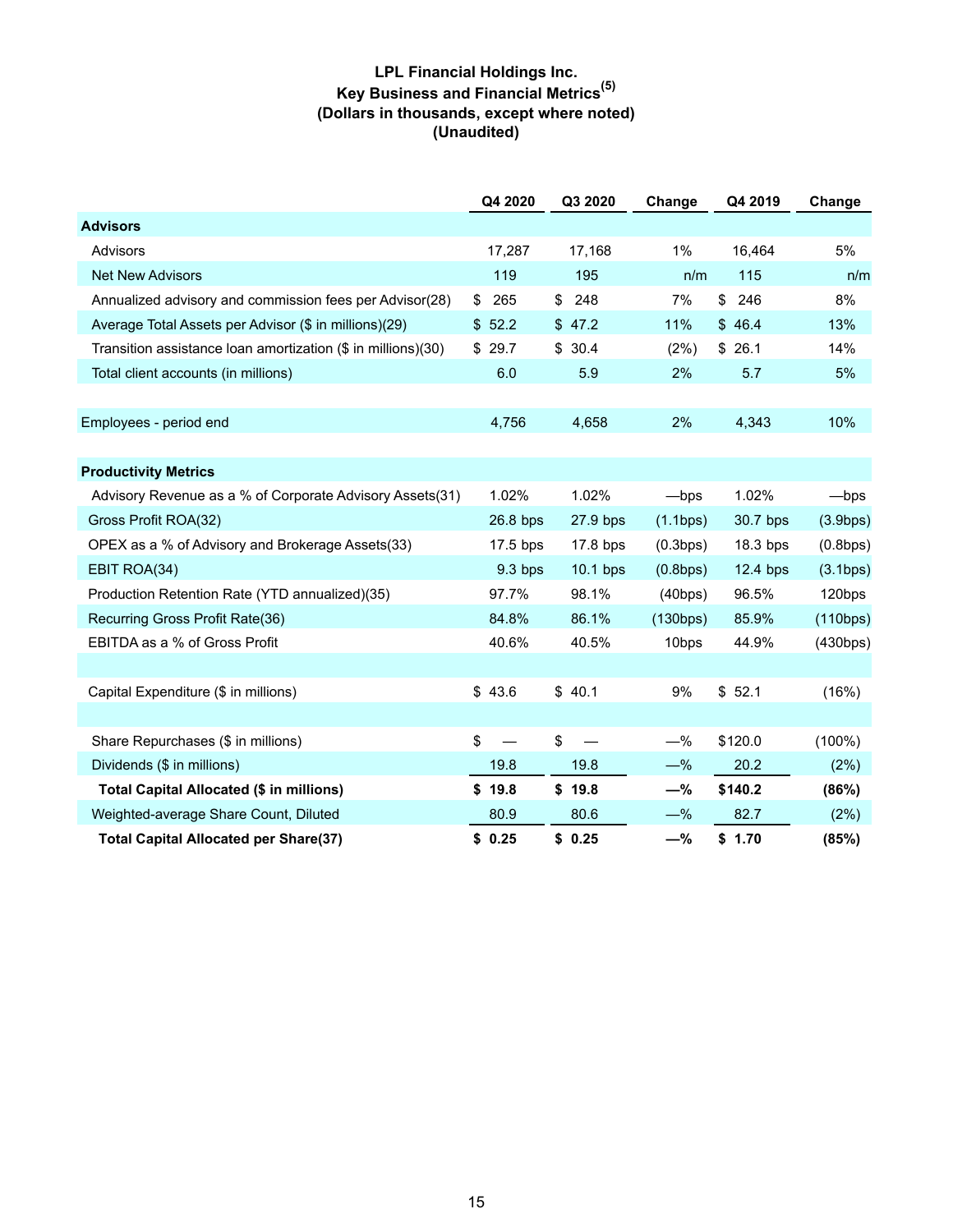#### **Endnote Disclosures**

- (1) In April 2020, the Company updated its definition of net new assets to include Dividends plus Interest, minus Advisory Fees. See FNs 16, 17, 21, 22 and 23.
- (2) Represents the estimated total advisory and brokerage assets expected to transition to the Company's brokerdealer subsidiary, LPL Financial LLC ("LPL Financial"), associated with advisors who transferred their licenses to LPL Financial during the period. The estimate is based on prior business reported by the advisors, which has not been independently and fully verified by LPL Financial. The actual transition of assets to LPL Financial generally occurs over several quarters, including the initial quarter of the transition, and the actual amount transitioned may vary from the estimate.
- (3) The terms "Financial Advisors" and "Advisors" refer to registered representatives and/or investment advisor representatives affiliated with LPL Financial, an SEC registered broker-dealer and investment adviser. Q4 2020 advisor count included 32 advisors from the acquisition of E.K. Riley.
- (4) Compliance with the Credit Agreement Net Leverage Ratio is only required under our revolving credit facility.
- (5) Certain information presented on pages 8-15 includes non-GAAP financial measures and operational and performance metrics. For more information on non-GAAP financial measures, please see the section titled "Non-GAAP Financial Measures" that begins on page 3 of this release.
- (6) Gross Profit is a non-GAAP financial measure. Please see a description of Gross Profit under "Non-GAAP Financial Measures" on page 3 of this release for additional information. Below is a calculation of Gross Profit for the periods presented (in millions):

|                                       | Q4 2020 |       | Q3 2020 |       |  | Q <sub>2</sub> 2020 | Q4 2019 |       |
|---------------------------------------|---------|-------|---------|-------|--|---------------------|---------|-------|
| Total net revenues                    | \$      | 1.581 |         | 1.460 |  | 1.367               |         | 1.448 |
| Advisory and commission expense       |         | 1.030 |         | 937   |  | 860                 |         | 894   |
| Brokerage, clearing and exchange fees |         | 18    |         | 18    |  | 19                  |         | 16    |
| Gross profit $_{(+)}$                 |         | 534   |         | 506   |  | 488                 |         | 538   |

- (+) Balances may not foot due to rounding.
- (7) Production based payout is an operating measure calculated as an advisory and commission expense less advisor deferred compensation expense. Below is a reconciliation of production based payout against the Company's advisory and commission expense for the periods presented (in thousands):

|                                       | Q4 2020   | Q3 2020 | Q <sub>2</sub> 2020 |         |    | Q4 2019 |
|---------------------------------------|-----------|---------|---------------------|---------|----|---------|
| Production based payout               | 987.882   | 917.831 | - S                 | 819.953 | -S | 876.654 |
| Advisor deferred compensation expense | 41.857    | 18.935  |                     | 39.894  |    | 17.177  |
| Advisory and commission expense       | 1.029.739 | 936.766 |                     | 859.847 |    | 893.831 |

- (8) Consists of revenues from the Company's sponsorship programs with financial product manufacturers and omnibus processing and networking services, but does not include fees from client cash programs. Other asset-based revenues are a component of asset-based revenues and are derived from the Company's Unaudited Condensed Consolidated Statements of Income.
- (9) Interest income and other, net is an operating measure calculated as interest income, net of interest expense plus other revenue, less advisor deferred compensation expense. Below is a reconciliation of interest income and other, net against the Company's interest income, net of interest expense and other revenue for the periods presented (in thousands):

|                                             | Q4 2020     | Q3 2020 |           | Q <sub>2</sub> 2020 |          | Q4 2019   |
|---------------------------------------------|-------------|---------|-----------|---------------------|----------|-----------|
| Interest income, net of interest expense    | \$<br>6.707 |         | 6.623     | S                   | 6.540    | 10,966    |
| Plus: Other revenue                         | 45.232      |         | 20.796    |                     | 42.751   | 19.534    |
| Less: Advisor deferred compensation expense | (41, 857)   |         | (18, 935) |                     | (39.894) | (17, 177) |
| Interest income and other, net              | 10.082      |         | 8.484     |                     | 9.397    | 13,323    |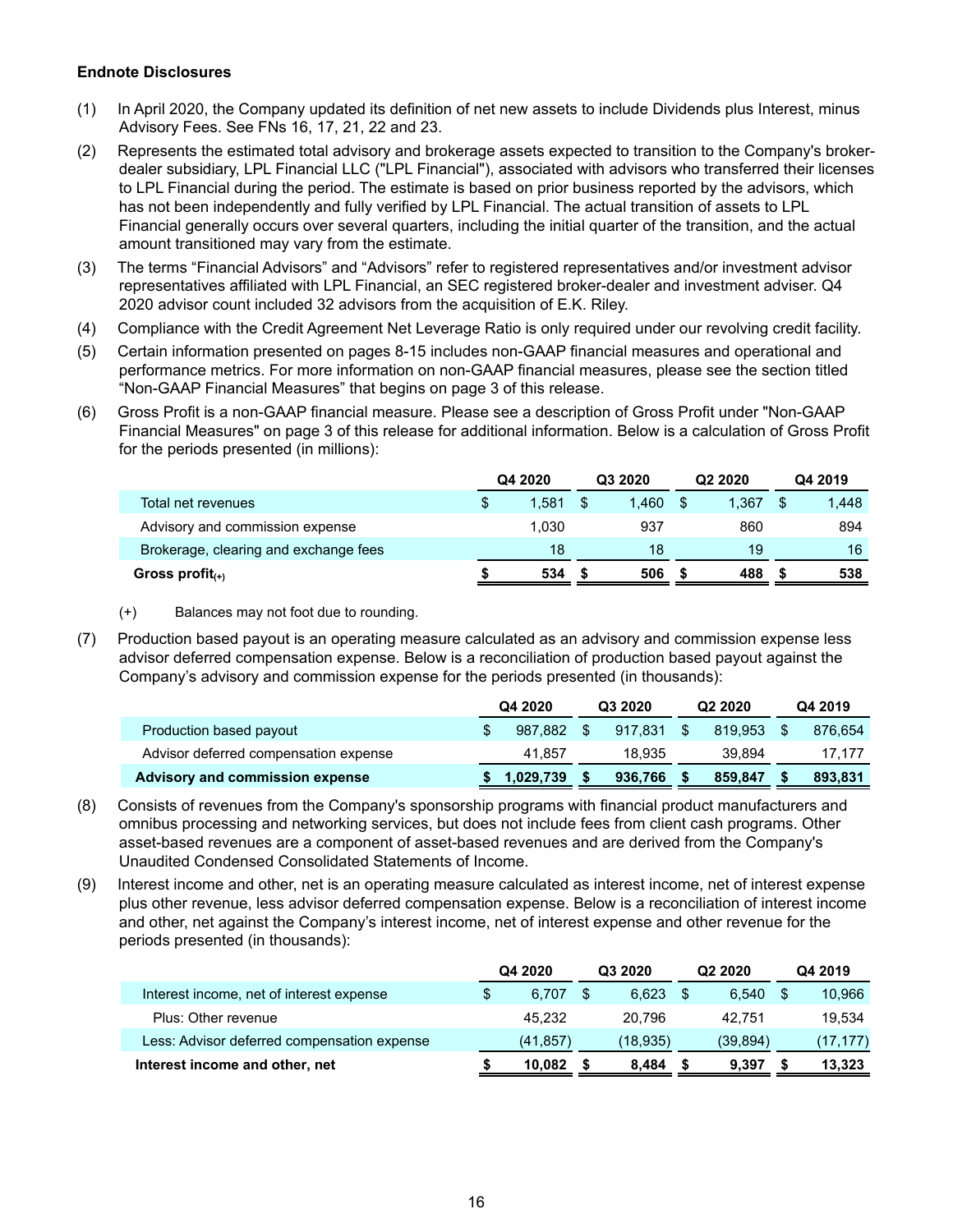(10) Core G&A is a non-GAAP financial measure. Please see a description of Core G&A under "Non-GAAP Financial Measures" on page 3 of this release for additional information. Below is a reconciliation of Core G&A against the Company's total operating expenses for the periods presented:

|                                                        | Q4 2020         | Q3 2020<br>Q <sub>2</sub> 20 <sub>20</sub> |                 | Q4 2019         |
|--------------------------------------------------------|-----------------|--------------------------------------------|-----------------|-----------------|
| <b>Operating Expense Reconciliation (in thousands)</b> |                 |                                            |                 |                 |
| Core G&A                                               | \$<br>252.391   | \$<br>227.099                              | \$<br>222,406   | \$<br>230,182   |
| Regulatory charges                                     | 8,775           | 8,326                                      | 6,115           | 7,893           |
| Promotional                                            | 48,342          | 57,970                                     | 44,540          | 51,050          |
| Employee share-based compensation                      | 7,542           | 7,420                                      | 8,040           | 7,179           |
| <b>Total G&amp;A</b>                                   | 317,050         | 300,815                                    | 281,101         | 296,304         |
| Advisory and commission                                | 1,029,739       | 936,766                                    | 859,847         | 893,831         |
| Depreciation and amortization                          | 28,650          | 27,548                                     | 26,890          | 25,663          |
| Amortization of intangible assets                      | 17,270          | 16,829                                     | 16,689          | 16,631          |
| Brokerage, clearing and exchange                       | 17,762          | 17.834                                     | 18,565          | 15,927          |
| <b>Total operating expenses</b>                        | 1,410,471<br>\$ | 1,299,792<br>S                             | 1.203.092<br>\$ | 1.248.356<br>\$ |

- (11) Consists of total advisory assets under custody at LPL Financial. Q4 2019 also included advisory assets serviced by investment advisor representatives of Allen & Company of Florida, LLC ("Allen & Company") that were onboarded to LPL Financial's custodial platform in Q4 2019.
- (12) Consists of brokerage assets serviced by advisors licensed with LPL Financial. Q4 2019 also included brokerage assets serviced by advisors licensed with Allen & Company that were onboarded to LPL Financial's custodial platform in Q4 2019.
- (13) Consists of total assets on LPL Financial's corporate advisory platform serviced by investment advisor representatives of LPL Financial or Allen & Company.
- (14) Consists of total assets on LPL Financial's independent advisory platform serviced by investment advisor representatives of separate registered investment advisor firms ("Hybrid RIAs"), rather than of LPL Financial.
- (15) Represents those advisory assets in LPL Financial's Model Wealth Portfolios, Optimum Market Portfolios, Personal Wealth Portfolios and Guided Wealth Portfolios platforms.
- (16) Consists of total client deposits into advisory accounts, including advisory assets serviced by Allen & Company advisors, less total client withdrawals from advisory accounts, plus dividends, plus interest, minus advisory fees. The Company considers conversions from and to brokerage accounts as deposits and withdrawals, respectively. Figures for Net New Advisory Assets reported prior to April 2020 did not include dividends and interest or subtract advisory fees. The figure previously reported for Q4 2019 was an inflow of \$9.6 billion. See FN 1.
- (17) Consists of total client deposits into brokerage accounts, including brokerage assets serviced by Allen & Company advisors, less total client withdrawals from brokerage accounts, plus dividends, plus interest. The Company considers conversions from and to advisory accounts as deposits and withdrawals, respectively. Figures for Net New Brokerage Assets reported prior to April 2020 did not include dividends and interest. The figure previously reported for Q4 2019 was an outflow of \$0.8 billion. See FN 1.
- (18) Consists of net new assets excluding the acquisitions of Lucia Securities, LLC and E.K. Riley Investments, LLC. Acquired assets include \$2.5 billion of net new assets related to E.K. Riley Investments, LLC in November 2020, and \$1.5 billion of net new assets from Lucia Securities, LLC in October 2020.
- (19) Consists of existing custodied assets that converted from brokerage to advisory, less existing custodied assets that converted from advisory to brokerage.
- (20) Calculated as annualized current period net new assets divided by preceding period assets in their respective categories of advisory assets or total advisory and brokerage assets. (See FN 18)
- (21) Consists of total client deposits into advisory accounts on LPL Financial's corporate advisory platform (FN 13) less total client withdrawals from advisory accounts on its corporate advisory platform, plus dividends, plus interest, minus advisory fees. Figures for Corporate Platform Net New Advisory Assets reported prior to April 2020 did not include dividends and interest or subtract advisory fees. The figure previously reported for Q4 2019 was an inflow of \$7.5 billion. See FN 1.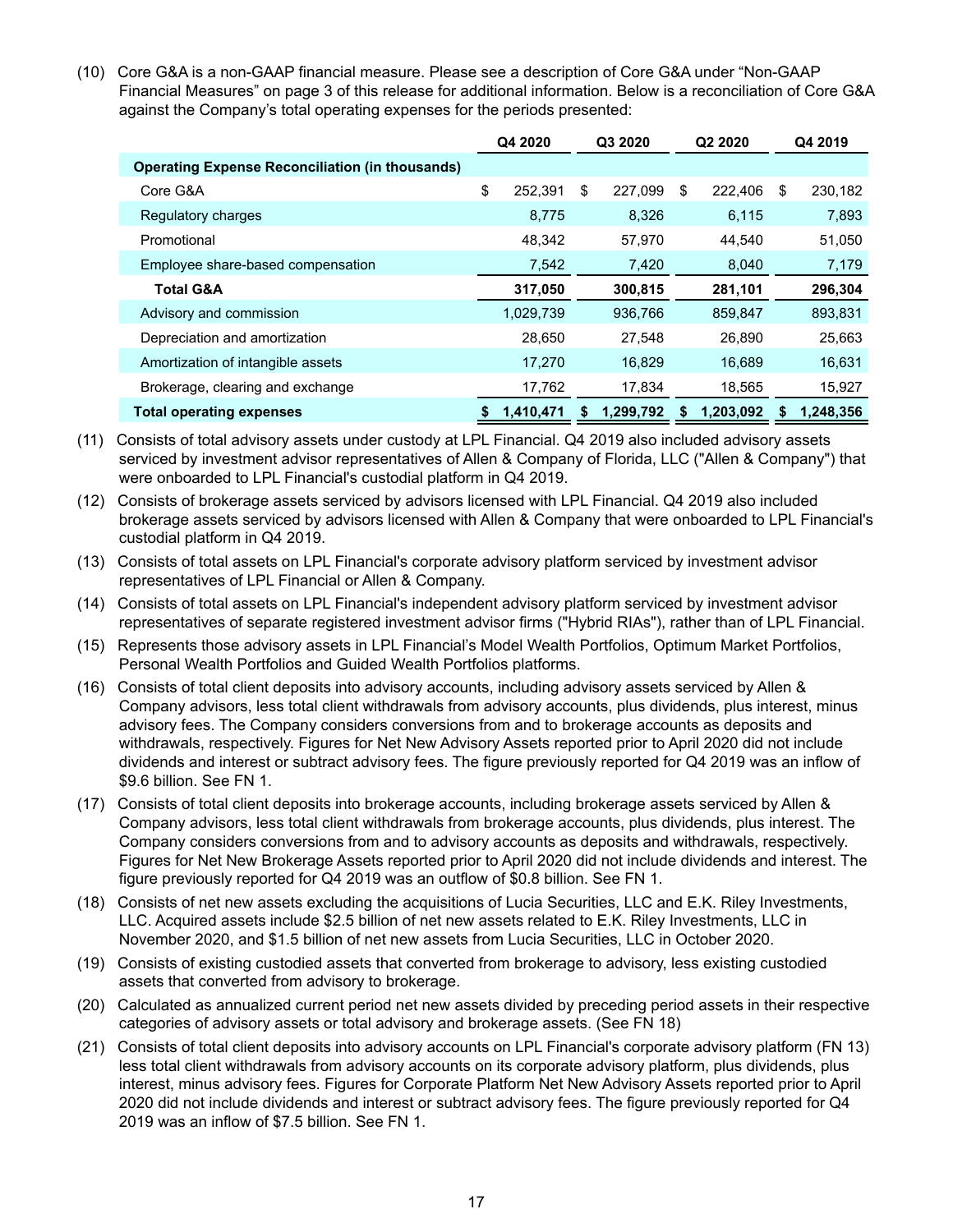- (22) Consists of total client deposits into advisory accounts on LPL Financial's independent advisory platform (FN 14) less total client withdrawals from advisory accounts on its independent advisory platform, plus dividends, plus interest, minus advisory fees. Figures for Hybrid Platform Net New Advisory Assets reported prior to April 2020 did not include dividends and interest or subtract advisory fees. The figure previously reported for Q4 2019 was an inflow of \$2.1 billion. See FN 1.
- (23) Consists of total client deposits into centrally managed assets accounts (FN 15) less total client withdrawals from centrally managed assets accounts, plus dividends, plus interest, minus advisory fees. Figures for Centrally Managed Net New Advisory Assets reported prior to April 2020 did not include dividends and interest or subtract advisory fees. The figure previously reported for Q4 2019 was an inflow of \$2.0 billion. See FN 1.
- (24) Calculated by dividing revenue for the period by the average balance during the period.
- (25) Represents the amount of securities purchased less the amount of securities sold in client accounts custodied with LPL Financial. Reported activity does not include any other cash activity, such as deposits, withdrawals, dividends received or fees paid.
- (26) Consists of cash unrestricted by the Credit Agreement and other regulations available for operating, investing and financing uses.
- (27) EBITDA and Credit Agreement EBITDA are non-GAAP financial measures. Please see a description of EBITDA and Credit Agreement EBITDA under "Non-GAAP Financial Measures" on page 3 of this release for additional information. Under the Credit Agreement, management calculates Credit Agreement EBITDA for a trailing twelve month period at the end of each fiscal quarter, and in doing so may make further adjustments to prior quarters. Below are reconciliations of EBITDA and Credit Agreement EBITDA to net income for the periods presented (dollars in thousands):

|                                                           | Q4 2020       |    | Q3 2020 |  |
|-----------------------------------------------------------|---------------|----|---------|--|
| <b>EBITDA and Credit Agreement EBITDA Reconciliations</b> |               |    |         |  |
| Net income                                                | \$<br>472.640 | \$ | 487,768 |  |
| Non-operating interest expense and other                  | 105,765       |    | 112,170 |  |
| Provision for income taxes                                | 153,433       |    | 157,471 |  |
| Loss on extinguishment of debt                            |               |    | 3,156   |  |
| Depreciation and amortization                             | 109,732       |    | 106,745 |  |
| Amortization of intangible assets                         | 67,358        |    | 66,719  |  |
| <b>EBITDA</b>                                             | \$<br>908,928 | S  | 934,029 |  |
| <b>Credit Agreement Adjustments:</b>                      |               |    |         |  |
| Employee share-based compensation expense                 | \$<br>31,650  | \$ | 31,287  |  |
| Advisor share-based compensation expense                  | 2,321         |    | 2,404   |  |
| Other                                                     | 18,326        |    | 13,107  |  |
| <b>Credit Agreement EBITDA (trailing twelve months)</b>   | 961,225       | S. | 980,827 |  |

- (28) Calculated based on the average advisor count from the current period and prior period.
- (29) Calculated based on the end-of-period total advisory and brokerage assets divided by end-of-period advisor count.
- (30) Represents the amortization expense amount of forgivable loans for transition assistance to advisors and financial institutions.
- (31) Represents advisory revenue as a percentage of Corporate Platform Advisory Assets (FN 13) for the trailing twelve month period.
- (32) Represents Gross Profit (FN 6), a non-GAAP financial measure, for the trailing twelve month period, divided by average month-end total advisory and brokerage assets for the trailing twelve month period.
- (33) Represents operating expenses for the trailing twelve month period, excluding production-related expense, divided by average month-end total advisory and brokerage assets for the period. Production-related expense includes commissions and advisory expense and brokerage, clearing and exchange expense. For purposes of this metric, operating expenses includes Core G&A (FN 10), a non-GAAP financial measure, as well as regulatory charges, promotional, employee share-based compensation, depreciation and amortization, and amortization of intangible assets.